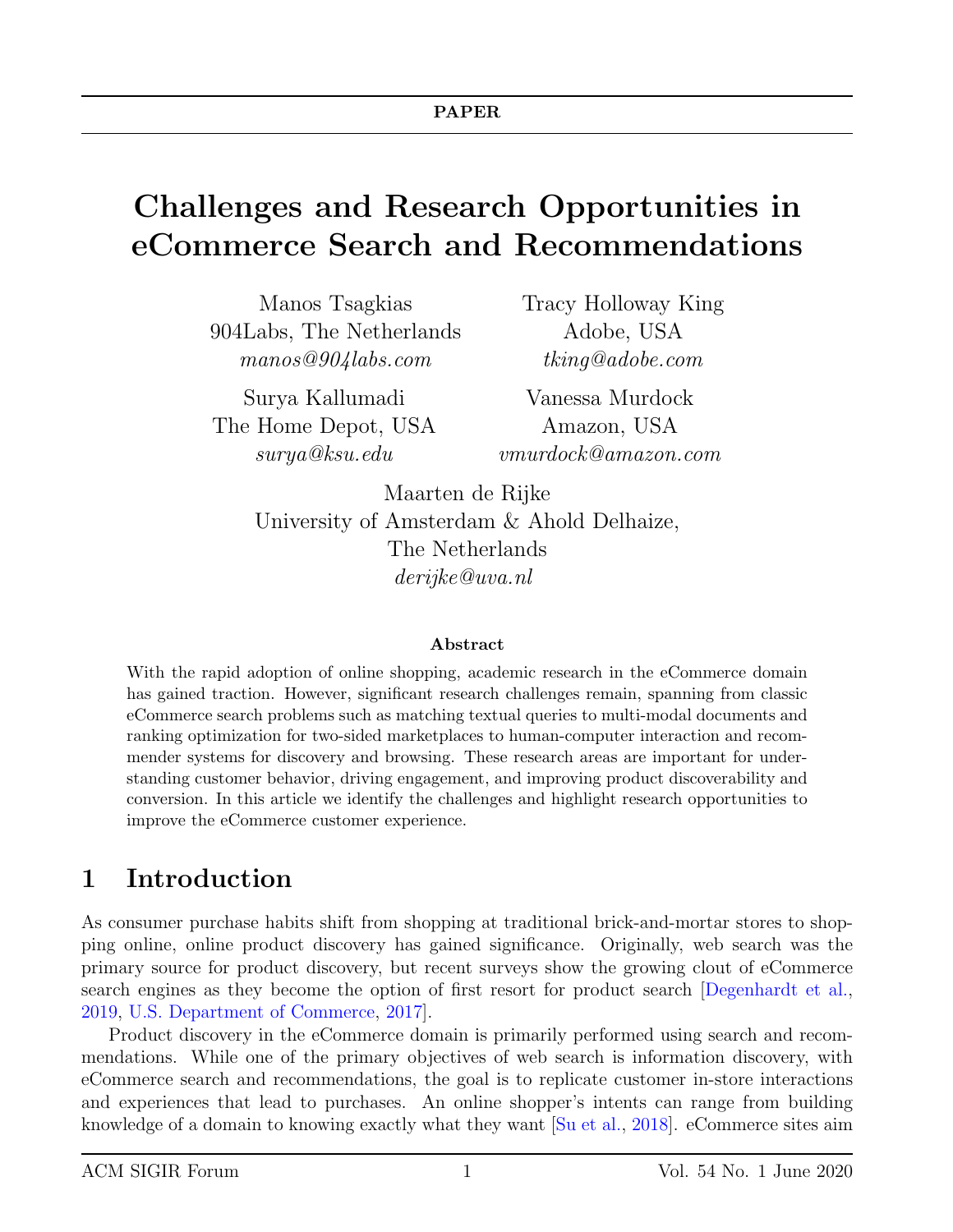to improve customer engagement by satisfying these diverse information needs and reducing the friction associated with product search, discovery, and purchases.

In this paper, we categorize the aspects of eCommerce search and discovery into (1) customer goals, (2) business goals, and (3) data logistics. After discussing these in Section [2,](#page-1-0) we take deep dives into three eCommerce research areas: matching and ranking (Section [3.1\)](#page-6-0), conversational search (Section [3.2\)](#page-11-0), and fairness, confidentiality and transparency (Section [3.3\)](#page-14-0). We outline experimental challenges around datasets in eCommerce research (Section [4\)](#page-15-0) and conclude in Section [5.](#page-18-1)

## <span id="page-1-0"></span>2 What makes product search unique

Product search has two main stakeholders whose interests cooperate but also compete: customers and business owners. Customers need what businesses offer and businesses need customer purchases to survive: this forms the ground for cooperation. However, their interests also compete: customers want to find the best quality at the cheapest price and businesses want to maximize profit, which translates into higher prices for customers or lower costs for businesses. Data logistics adds another layer of dynamics due to a rapidly evolving inventory and privacy requirements. Below we discuss the needs of each stakeholder and how they link to design decisions for eCommerce search and recommendation.

### <span id="page-1-1"></span>2.1 Customers

Customers visit eCommerce sites to accomplish a goal. The goal can be simple (for example buying a coffee machine) or complex (such as fixing a hole in the wall). Complex goals typically involve a combination of several simple goals. Goals manifest themselves through user behavior, such as search queries, clicks, page views, and purchases. By analyzing user behavior, we can infer common strategies that users follow to achieve a goal. At the most granular level, user behavior manifests itself as search queries and interactions. When these are grouped together, we can infer semantic labels which map to customers' intents. Following intent over time, we find visitors following a customer journey, which can consist of one or multiple intents. Customer journeys are not limited to a single session and site but span multiple sites over long periods of time. Zooming out further, at the macroscopic level, we find customer journeys that extend from online to offline and vice versa and from simple to complex goals.

Query intent. Why do people visit eCommerce sites? Looking at research on understanding customer intent from different eCommerce companies [\[Sondhi et al.,](#page-19-2) [2018,](#page-19-2) [Rowley,](#page-19-3) [2000,](#page-19-3) [Su et al.,](#page-19-1) [2018\]](#page-19-1) we find that, viewed abstractly, the taxonomy of intent of eCommerce queries is similar to that of web search queries: navigational, informational, transactional [\[Broder,](#page-19-4) [2002\]](#page-19-4). However, each intent takes a different form in eCommerce. Here, navigational queries are product serial numbers or names and help queries geared towards contacting customer support, tracking orders, or returning items. Informational queries are broader and typically map to a leaf in the inventory taxonomy or seek information about specific product attributes (e.g., are batteries included with this radio). Transactional queries are a mix of navigational and informational queries followed by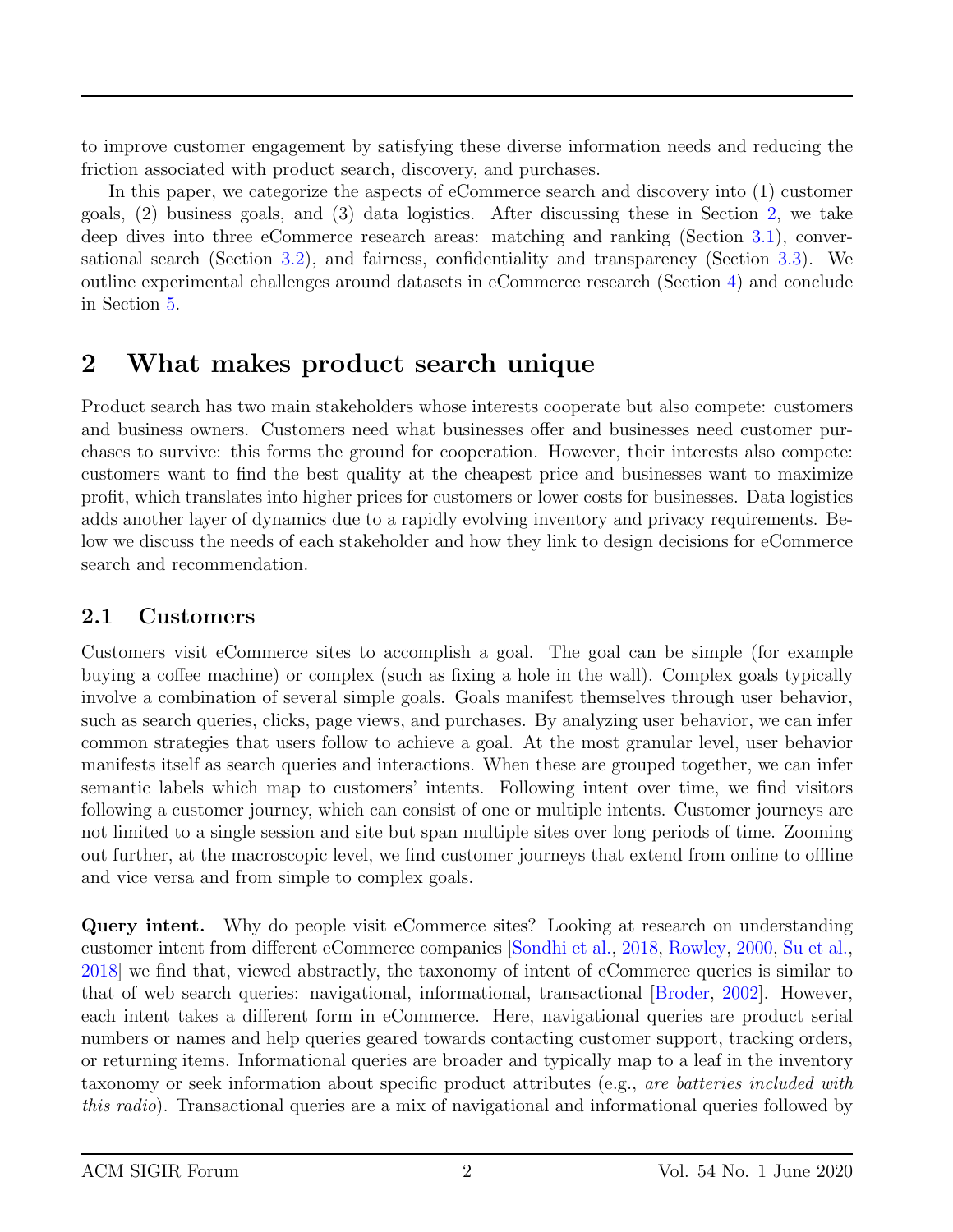a purchase. [Su et al.](#page-19-1) [\[2018\]](#page-19-1) suggest three query intents for eCommerce: target finding, decision making, and exploration. [Sondhi et al.](#page-19-2) [\[2018\]](#page-19-2) from Walmart propose a larger set of intents: shallow exploration, targeted purchase, major-item shopping, minor-item shopping, and hard-choice shopping. Home improvement eCommerce sites include a project query intent, which does not exist for all eCommerce domains. This suggests that there is no single taxonomy for eCommerce customer intent because the taxonomy relies on the domain of the business, their inventory and their services. We propose a high-level, eCommerce-specific customer intent taxonomy of:

- 1. product intent (the majority of queries)
- 2. help intent (e.g., contact customer support, track my order)
- 3. off-site web-search intent (e.g., facebook login)

with the work from  $\begin{bmatrix} Su \ et \ al., \ 2018, \ Sondhi \ et \ al., \ 2018 \end{bmatrix}$  $\begin{bmatrix} Su \ et \ al., \ 2018, \ Sondhi \ et \ al., \ 2018 \end{bmatrix}$  $\begin{bmatrix} Su \ et \ al., \ 2018, \ Sondhi \ et \ al., \ 2018 \end{bmatrix}$  a specialization within the product intent leaf. Identifying the user's query intent allows an eCommerce site to provide a more targeted search and recommendation experience.

On-site customer journey. Is there one or multiple intents per customer visit? [Su et al.](#page-19-1) [\[2018\]](#page-19-1) suggest that customers can have a number of goals depending on where they are in their customer journey. During their customer journey, the customer is contemplating multiple products and interleaving tasks, discovering related products and gaining the confidence to purchase a product. Consider the following: Customers start their journey via a funnel [\[Blake et al.,](#page-19-5) [2016\]](#page-19-5). First they issue broad queries (such as, jeans), followed by refinements (either by explicit "left rail" refinements or by reformulation), often examining multiple products before making a decision. Since a large portion of eCommerce customer journeys are initially exploratory, recommendations are valuable for inspiration, serendipitous discovery, and basket building. Search becomes more important once the customer has shaped their view of what they want. To provide a seamless customer experience, search, recommendations and the user interface should all be aware of the state of each customer's journey, and accomplishing this involves understanding product attributes, customer behavior, and the query context.

Global customer journey. What is the span of a customer journey? The customer journey can span multiple sites and offline interactions. Customers search for competing brands and products within and across eCommerce businesses, both online and at physical stores. This is partly because a given eCommerce site has a limited set of products and brands, but also because of the customer's interest in finding the best quality at the best price. This behavior is known as comparison shopping. For example, Lowes carries Craftsman brand products (a line of tools, equipment, and work wear) while Home Depot does not. If a Home Depot customer searches for craftsman drill, the Home Depot search engine can identify drills from comparable brands and surface them to the customer, ideally with an indication of why they are a suitable substitute. This type of search page blurs the boundaries between search and recommendations [\[Rosset et al.,](#page-19-6) [2020\]](#page-19-6), while raising the need for explainability (Section [3.3\)](#page-14-0). Realization of such systems requires two key ingredients: (1) access to knowledge outside of what is available in the catalog and (2) access to the global state of customer journey, namely, where the customer has been before and their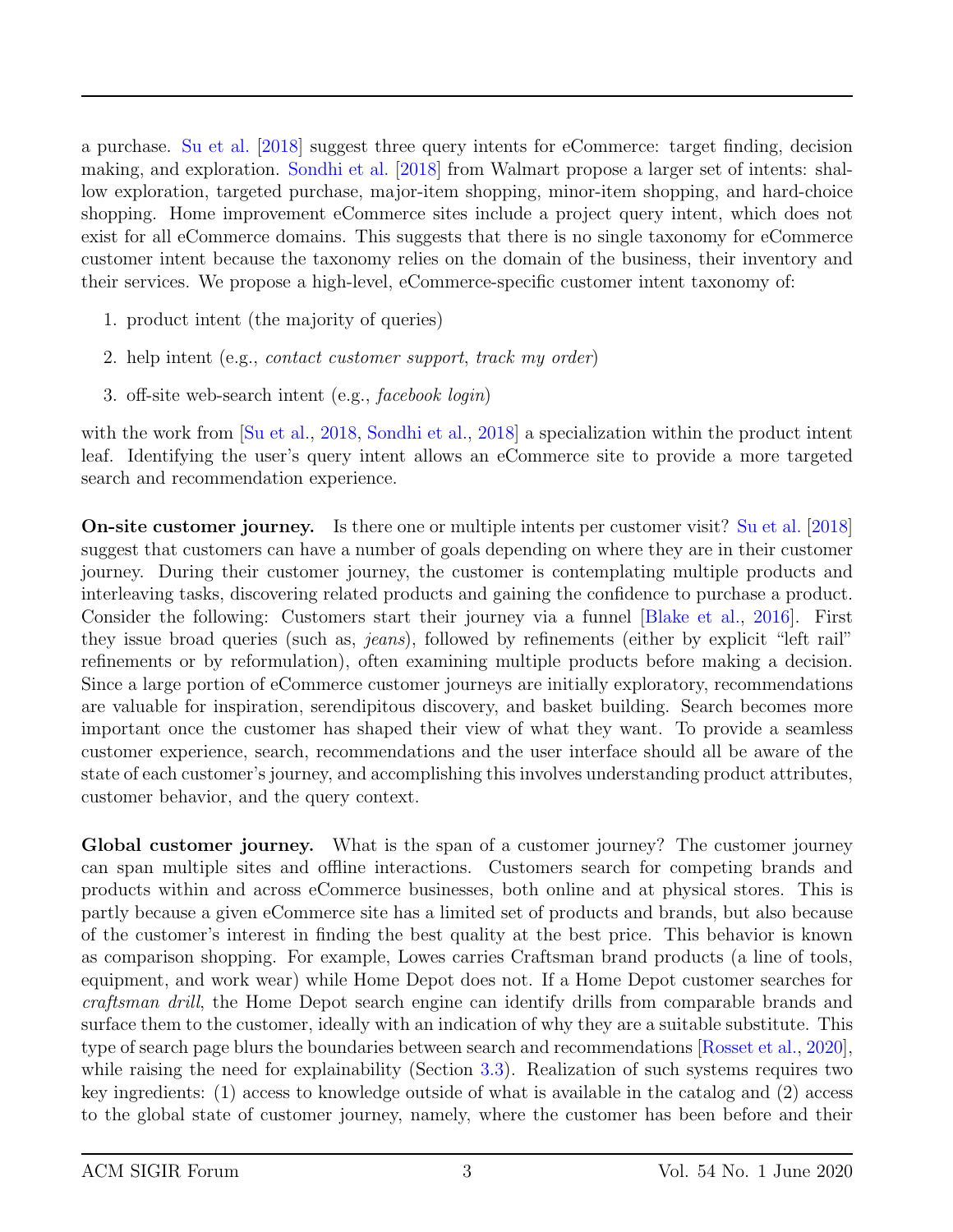interactions. With this information a system can understand products and pricing of competitors and trigger changes in ranking, recommendations, and pricing based on the customer's journey. Although ingesting knowledge outside of the catalog is relatively easy, tracking customer visits and behavior across sites is technically difficult and must comply with privacy guidelines (Section [3.3\)](#page-14-0).

Simple and complex goals. A simple goal is when a customer is interested in one item, for example, to buy an espresso machine. A complex goal is more abstract and involves completing a set of simple goals. For example, the complex goal child's birthday party involves completing a series of simple goals such as buying party favors, decorations like balloons and streamers, and themed tableware. Like simple goals, complex goals have a customer journey, which can be seen as the sum of customer journeys from each of the simple goals. As such, individual journeys can be intertwined and affect the final outcome of the individual and combined journeys. Most current eCommerce systems are not designed for fulfilling complex task-based shopping needs, instead requiring customers to search separately for each item they need. Systems that aim at addressing customer journeys with complex goals will need to identify the individual simple goals and familiarize the customer with the domain of each simple goal. Conversational search is taking steps towards this direction (Section [3.2\)](#page-11-0).

Customers set out to realize a goal, either simple or complex. They go into a journey that spans online and offline stores and can take multiple days to complete. Most research focuses on on-site customer journeys, and in particular, on understanding and modeling how customers complete single goals within a customer journey. Understanding the customer's informational needs as their journey unfolds is important for search and recommendation relevance (Section [3.1\)](#page-6-0). Research on conversational search (Section [3.2\)](#page-11-0) widens this window of research from simple goals to on-site customer journeys.

### 2.2 Business

Customer satisfaction is important for business, but is only one of the many criteria that a business needs to track towards the goal of optimizing profit. Below we discuss strategies for achieving this goal as they relate to search and recommendations and we describe constraints that affect the design of such systems.

Sales strategies and short- and long-term effects. Profit optimization comes from several strategies which have short-term and long-term effects. Typical strategies include cross-selling (enticing customers to buy additional products), up-selling (tempting customers to buy a more profitable version of a product) and down-selling (encouraging customers to buy by matching their budget). How each strategy is applied balances short- and long-term effects on profit. For example, a business may use an aggressive down-selling strategy to sell off inexpensive inventory that it no longer wants. However, exposure to this cheaper, lower-quality inventory may make customers not to return in the future, which has negative long-term effects on profit. One way to cross-sell is to backfill search results with recommendations that are related to the search results. This results in closely related items that can be labeled as being recommendations, providing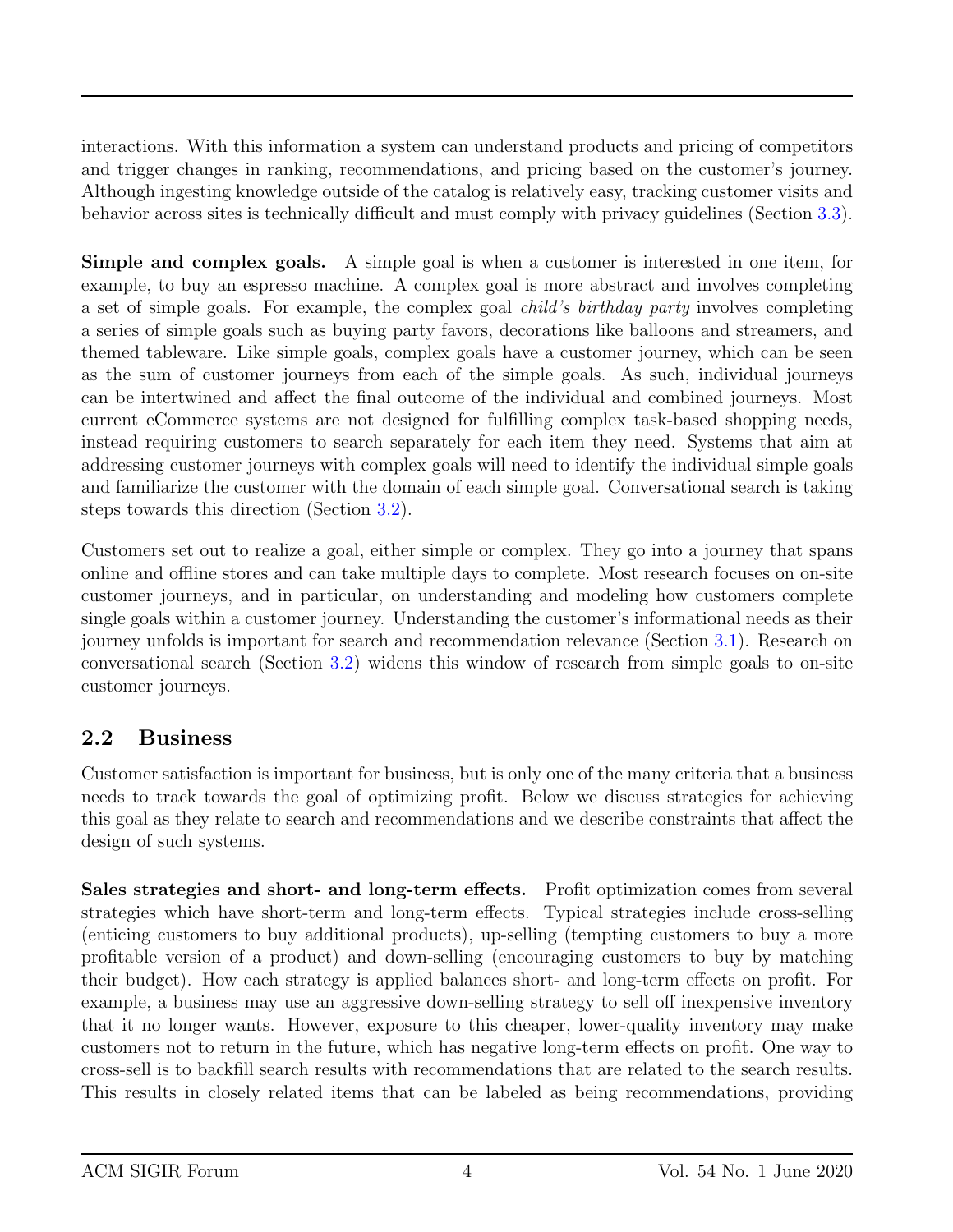transparency to the customer. Backfilling is especially useful when there are only a few search results for the customer's query.

Brand image and inventory. A business's brand image influences its inventory. Some businesses opt for higher end products while others offer less expensive ones. Showing customers products that align with the business' brand image is important for consistency. To this end, search and recommendation engines become marketing tools which frame the catalog according to the chosen brand image. [Sorokina and Cantu-Paz](#page-19-7) [\[2016\]](#page-19-7) give an example for Amazon, where for the popular query *diamond ring* the business wants to rank genuine diamond rings first; however, without careful sampling of training data, the ranking system can show cheap zirconium rings instead and make the Fashion Department look like a flea market. The design and implementation of search and recommendation systems should work together with the business's marketing department to align on brand image concerns.

Online marketing and ranking. eCommerce search engines include business logic that reflects marketing decisions. This business logic, for example, boosts all red products for Valentine's Day, shows chocolate bunnies for Easter regardless of the query, and ranks advertisements above organic search results. Such business decisions may come and go abruptly and clash with the working assumptions of search and recommendation systems that want to be in full control of the results, especially those based on Learning to Rank (Section [3.1.2\)](#page-8-0). Designing systems and user interfaces while taking into consideration these scenarios can help the overall brand image and amortize risks that online marketing may take. Continuing the Valentine's day example, for the query yellow shoes, showing red shoes as the first result following the directive from marketing but also showing yellow shoes high in the ranking allows the customer to select what they want.

**Offline marketing and ranking.** eCommerce businesses having both online and physical presences creates a unique blend of organizational and infrastructure challenges. The search and marketing teams should work together so that the customer experience transitions smoothly from offline to online and vice versa. Products advertised on billboards should appear prominently in search results, in recommendations, and on the initial landing page. Without considering both worlds in tandem, it is difficult to have a complete picture of how well the systems perform.

Regulatory and business restrictions. Regulatory and business constraints govern which products can be shown to which customers. Some of these depend on location: for example, hunting knives cannot be sold to customers in the UK and alcohol cannot be sold online in certain locations in the US. Others are at the customer level, for example, only adults can view or buy certain products. Although most eCommerce sites have business logic at the time of checkout to determine whether a product can be purchased and shipped to a given customer, showing products in the search results that cannot be purchased by the customer provides a frustrating experience and in some cases, even viewing such products is prohibited. At the business level, competing brands can have agreements with an online retailer to restrict showing their products with those of their competitors, such as requiring them to be two result pages apart. It is important to understand what customers are searching for and what they are not finding. Understanding these inventory gaps and replacing them with alternatives or notifying the customer informs the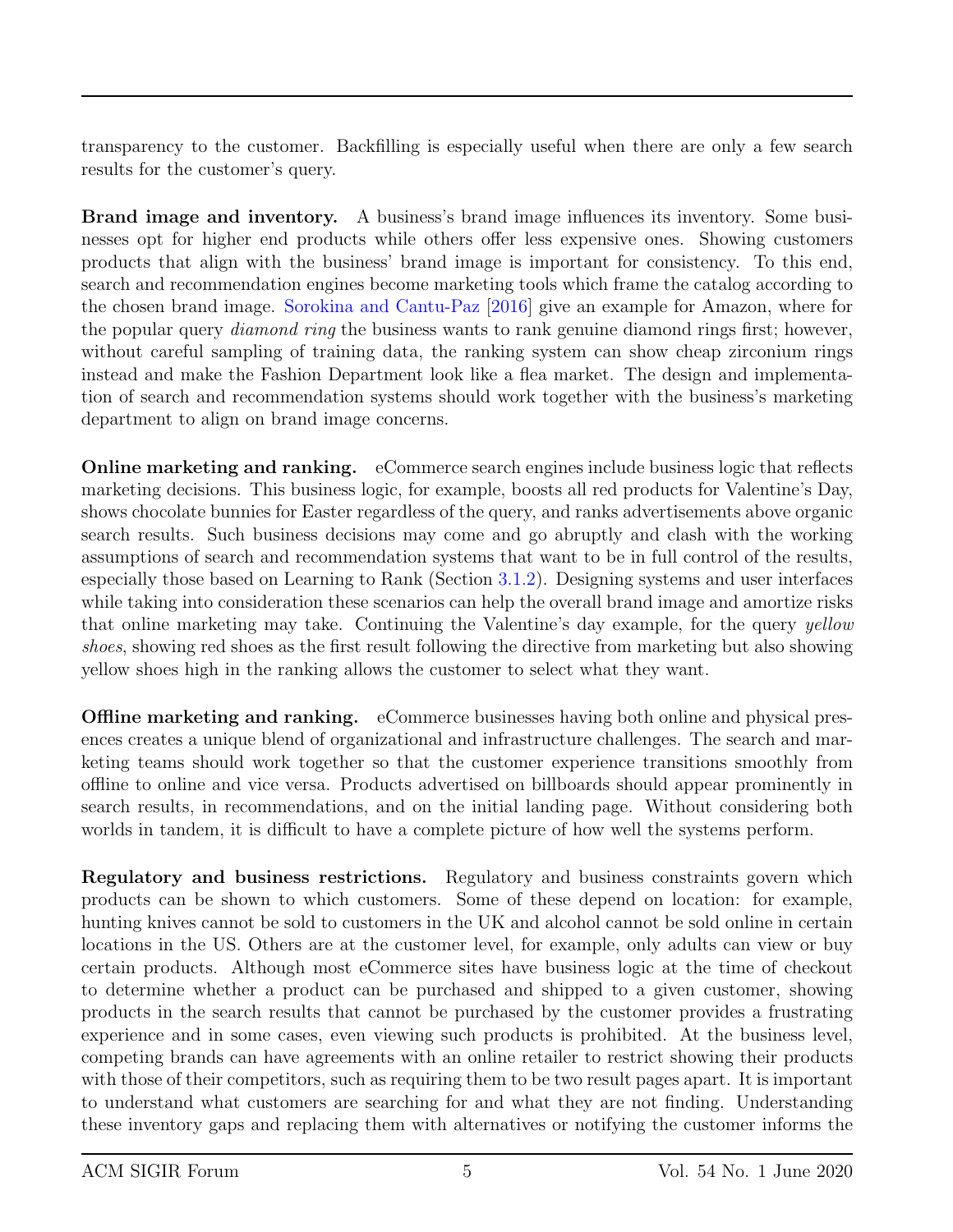customer's journey. The integration of commerce-specific knowledge graphs with search is one way to tackle this issue. Another, complementary way is to incorporate these constraints in the optimization problem that the search and recommendation engines aim to solve (Section [3.1.2\)](#page-8-0).

eCommerce search uses several strategies to optimize profit while taking into consideration a wide spectrum of constraints. Systems need to find the best strategy at any point in the customer journey to decide how to balance between short- and long-term effects. Marketing and search need to work together to ensure that brand image is consistent over domains, queries, and products in offline and online settings.

### 2.3 Data logistics

Data plays a key role in product search and recommendations. Services where the eCommerce website has multiple vendors bring in dynamics with regards to quality and consistency of the content, fraud detection, and pricing. Inventory updates often have service-level agreements that ensure customer-facing changes within strict time frames. Finally, the products themselves are multi-modal documents and the success of a search depends on matching customer intent to all aspects of the document.

Third party content. Some eCommerce sites such as Amazon, Taobao, and eBay serve as a place for other companies to sell products. The products from these companies are referred to as third party content. There may be specific infrastructure requirements for this type of content. For example, there may be contractual agreements as to how quickly the products become searchable and how quickly changes to pricing and availability are reflected. The data for the third party products may need to be reformatted or supplemented before indexing. For example, if the brand of the product is not provided as structured data by the vendor, it may be possible to extract it from the product title. Fraud detection is another aspect of such services. Vendors might engage in illegitimate behavior to abuse the customers, and the service has to rapidly detect and prevent this behavior. Detecting fraudulent cases early on is key for ensuring long-term customer retention.

Volatile inventory. One of the biggest challenges of eCommerce search and recommendation is that the inventory is constantly changing. Prime examples are eBay and other similar businesses with large but ephemeral or highly evolving inventory Trotman et al., 2017. New items need to be added quickly, especially for in-demand products like new music, book and film releases. Products change in price and availability very frequently and the availability issue is exacerbated for eCommerce sites that provide information about local in-store availability, where the inventory systems of the stores and search must be synced in real-time. Query suggestions are also affected by volatile inventory as they may suggest queries that no longer return results, creating a frustrating user experience.

Multi-modal documents. In eCommerce search, the indexed documents, i.e., the products customers are looking for, are combinations of images, unstructured text such as titles, descriptions, and reviews, and structured data such as price, brand, ratings, and seller location [\[Trotman](#page-19-8)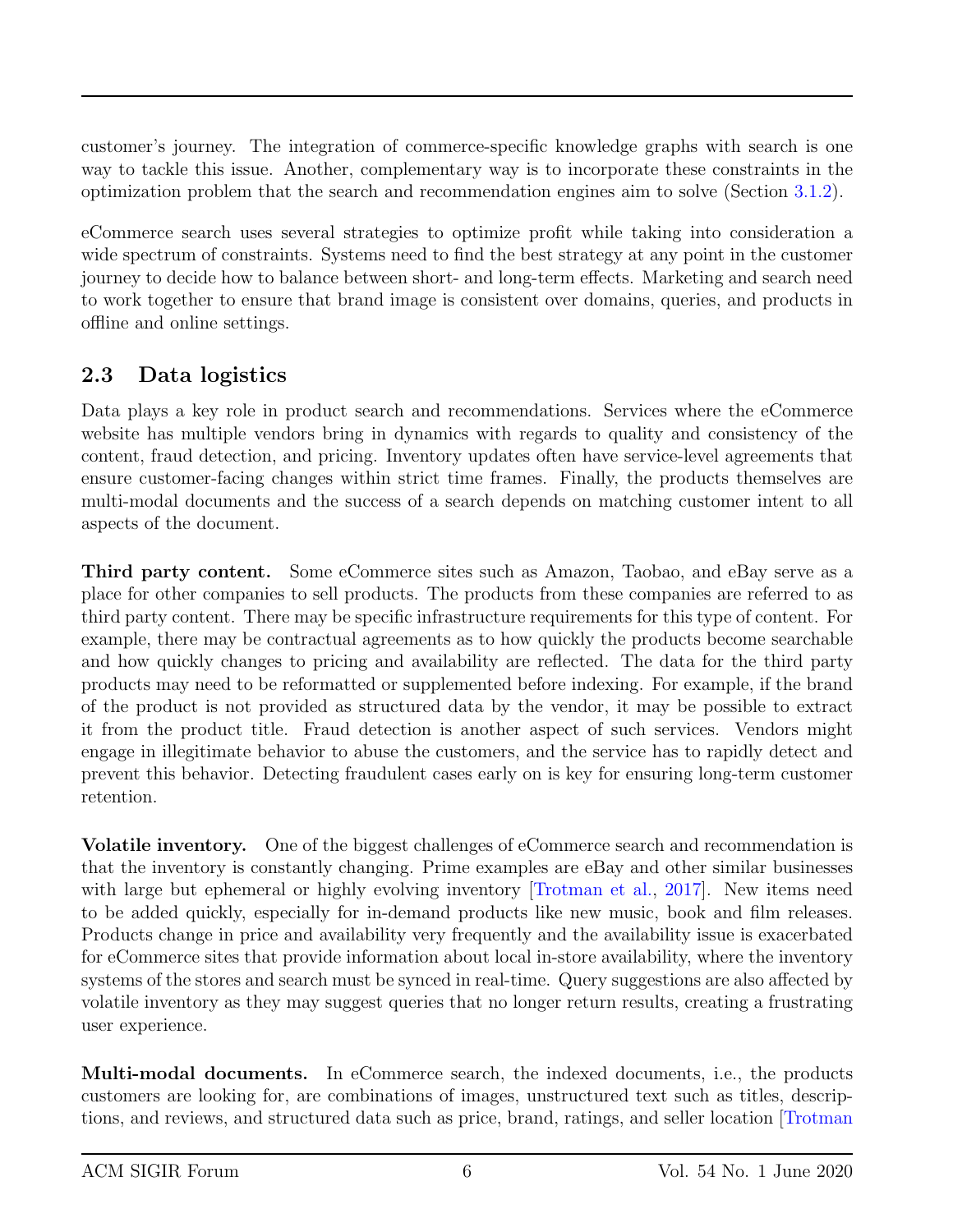[et al.,](#page-19-8) [2017\]](#page-19-8). This rich combination of data raises interesting research opportunities, including improving document data extraction by using signals from different types of data such as providing more detailed color information for clothing and using image similarity for recommendations and as a way for customers to query the search engine.

Data is key for providing a high quality search and recommendation experience that meets customer and business needs. eCommerce data is generally multi-modal and provides rich signals. However, its quality depends on the merchant and aspects of the data change frequently, especially for businesses with both online and physical stores.

## 3 eCommerce research area deep dives

Above we introduced the three key ingredients of eCommerce search and recommendations: customers, business, and data. Each of these areas offers a rich collection of research areas. In this section, we consider three areas in depth. The first is the design of matching and ranking for eCommerce search. Matching and ranking are at the heart of search systems and information retrieval (IR) research, and eCommerce provides some unique challenges and opportunities. Second, the customer journey underlying eCommerce is complex and only beginning to be understood. We provide a deep dive into conversational eCommerce that has promise to enable the smooth shopping experience provided by expert shop assistants. Third, we discuss issues of fairness, confidentiality and transparency which are at the heart of maintaining customer trust while providing personalized eCommerce experiences.

### <span id="page-6-0"></span>3.1 Relevance: Matching and ranking

To better understand ranking in eCommerce, we need to look at how it has evolved. eCommerce appeared with web search in the early 2000s. Initially, there was not much search in eCommerce. Product catalogs were organized by a taxonomy which customers navigated by clicking. At the taxonomy leaves, products from that leaf were shown. Sometimes there were too many products and so sorting was introduced to quickly jump to the top and bottom of the list based on product attributes such as title or price. These sorts were very similar to those in databases. Sorts evolved, becoming more complex and more useful to the customer. Some sorts, in particular popularity or trending, have become the norm. As catalogs grew larger, a natural next step to exploring the products within a category was to allow filtering, including limiting the products in a category given a search term. This resulted in the search box appearing on eCommerce sites. Search, however, was merely about finding exact matches of the query term against the product title. In the 2010s, eCommerce sites began adopting search the way we define it in IR. The use of open source search engines in popular eCommerce suites such as Magento and the ability of third-parties to add functionality to these suites propelled the adoption of search and recommendation engines in today's websites. This history makes it easier to understand why eCommerce search is not as thoroughly researched as web search. Here we touch on matching and ranking topics that we believe will be interesting research topics in the coming years.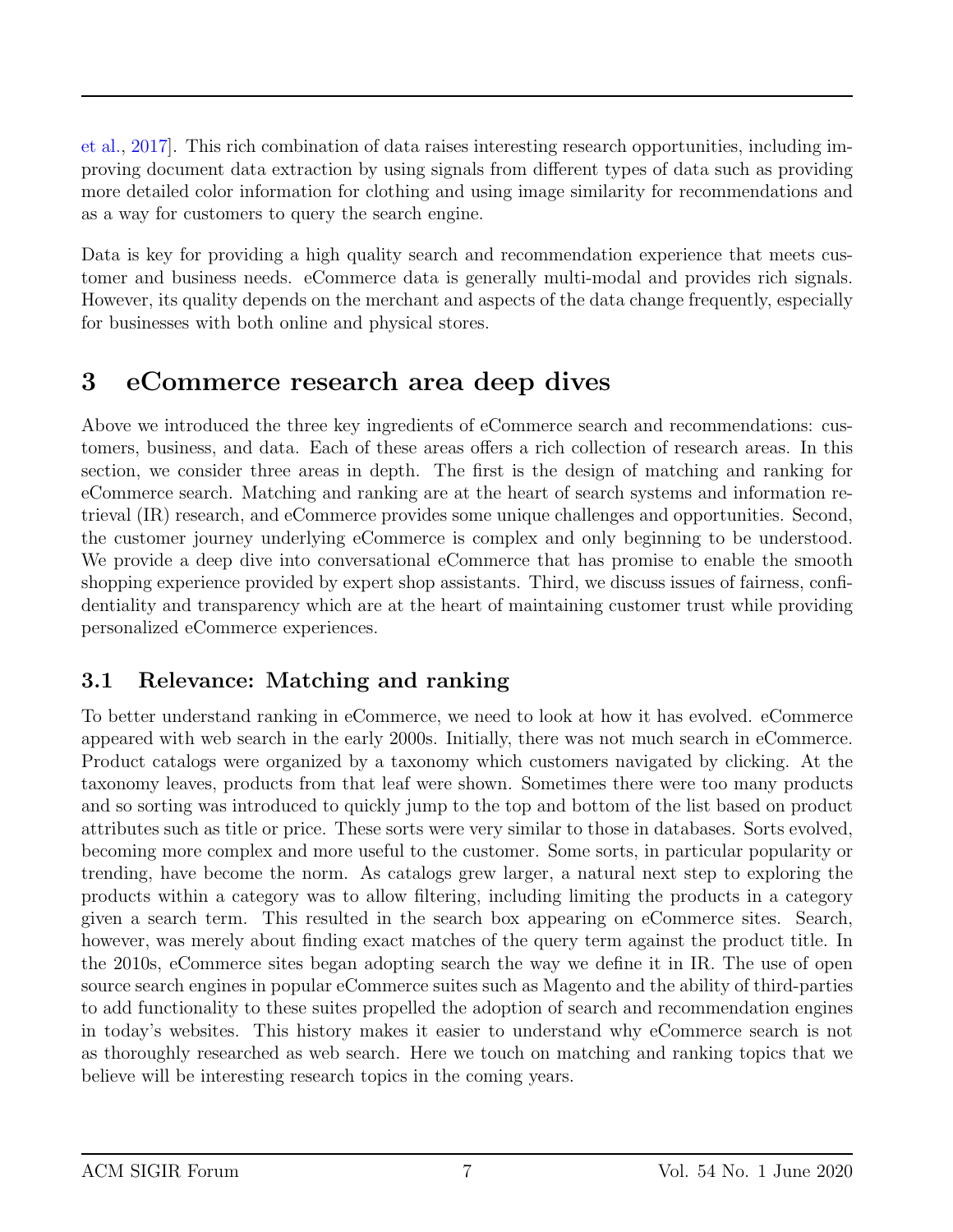#### <span id="page-7-0"></span>3.1.1 Matching

Different types of customer intent yield different types of queries. These query types range from short navigational ones (a serial number) to long informational ones (are batteries included with this watch). Each query type poses idiosyncrasies for matching. Navigational queries need exact matches to product serial numbers, product titles or category names, while informational queries need semantic parsing and more elaborate indexing before they can be answered. Some queries may require a different user interface; for example a tabular layout is better for answering comparison queries (differences between iPhone 11 and iPhone SE). Relevance is inextricably linked to retrieval as it dictates what should be retrieved. First we discuss the peculiarities of relevance in eCommerce, then query and document modeling, and finally query understanding, also referred to as query intent engines.

Relevance. Relevance has been a long-standing puzzle for IR researchers [\[Saracevic,](#page-19-9) [1975\]](#page-19-9). At first, relevance was considered a universal, dimensionless quantity that described a document. Later, relevance was thought to be universal but query dependent. TREC benchmarks are based on this assumption. Then, relevance moved from binary grades to richer scales. Finally, relevance was determined not to be universal but instead user dependent: what is relevant for one person is not necessarily relevant for another. Customer journeys (Section [2.1\)](#page-1-1) add a temporal dimension to relevance [\[Radinsky et al.,](#page-19-10) [2013\]](#page-19-10). A student looking for a bed is likely to buy a single bed but a few years later she may opt for a double bed. Seasonality also reflects relevance's dependence on time. The query *jacket* has a different set of relevant documents in winter than summer. Context in eCommerce is influenced by what category the customer is in. In some categories new items should rank higher, while in others they should not. In sum, eCommerce relevance is context-dependent and has four dimensions: (1) user, (2) time, (3) query, (4) context (e.g., category). Understanding these dimensions can help us better understand customer behavior and design systems that can take these dimensions into account.

Matching queries and products. eCommerce search is as much about exploration as it is about finding the best exact match [\[Sondhi et al.,](#page-19-2) [2018,](#page-19-2) [Carmel et al.,](#page-19-11) [2020a\]](#page-19-11), and different types of query require different matching strategies. Finding exact matches needs strict matching, while broad queries that correspond to categories (e.g., shoes, kitchen tables; see [\[Rowley,](#page-19-3) [2000\]](#page-19-3)) may need careful crafting of synonyms to match a customer's vocabulary to that of the business. As with all types of search, tokenization, including word breaking, decompounding, and punctuation handling, lemmatization or stemming, and stopword identification are important for identifying relevant products, especially when handling multi- or cross-lingual search, which occurs frequently in eCommerce. Attempts to encode all query types into a single matching function have met with limited success. In research, although exact matches are considered solved, bridging the vocabulary gap between queries and documents and query understanding more generally is a long-standing and active research topic [\[Van Gysel,](#page-19-12) [2017\]](#page-19-12).

Query understanding methods include pseudo-relevance feedback [\[Lee and Chau,](#page-19-13) [2011\]](#page-19-13), queryclick graphs [\[Cao et al.,](#page-19-14) [2008,](#page-19-14) [Santos et al.,](#page-19-15) [2010,](#page-19-15) [Adhikari et al.,](#page-19-16) [2018\]](#page-19-16), word embeddings [\[Kuzi](#page-19-17) [et al.,](#page-19-17) [2016\]](#page-19-17), and multi-modal methods that combine text and visual cues [\[van den Akker et al.,](#page-20-0) [2019,](#page-20-0) [Lin et al.,](#page-20-1) [2019\]](#page-20-1). Query intent engines are an increasingly used component in pre-matching [\[Li](#page-20-2)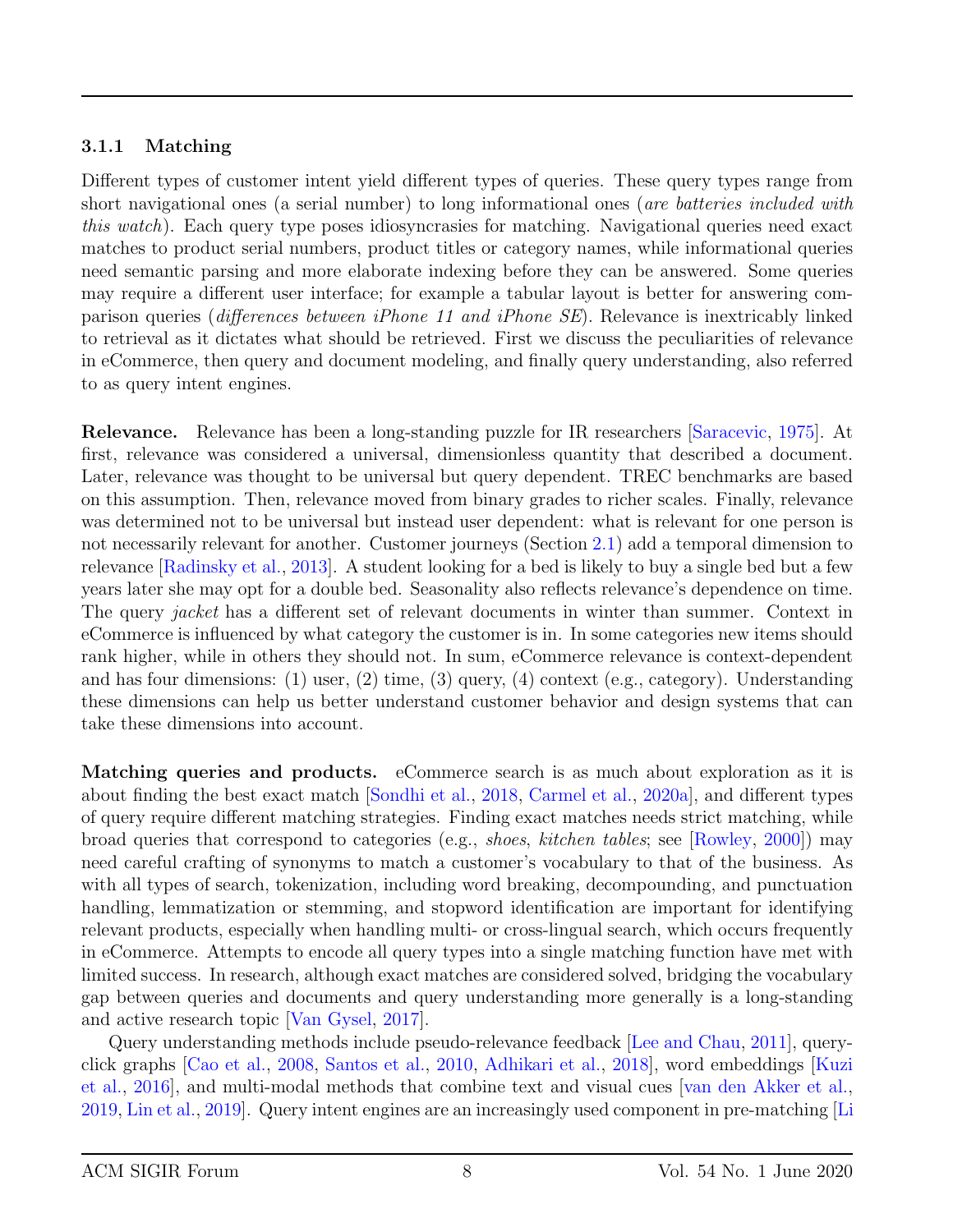[et al.,](#page-20-2) [2008,](#page-20-2) [Ahmadvand et al.,](#page-20-3) [2020\]](#page-20-3). Query intent engines parse the query to extract catalog specific attributes for driving matching and ranking. Their goal is to return a set of boolean, fielded queries given a free text query, mapping from unstructured to structured text. For example, for the query red sneakers, a query intent engine will return fielded queries such as COLOR:RED and shoe type: RUNNING and CATEGORY: SHOES. The spectrum of capabilities of query understanding engines ranges from simple matching of query terms to a predefined set of product attributes to more elaborate semantic methods [\[Wang et al.,](#page-20-4) [2015,](#page-20-4) [Baeza-Yates,](#page-20-5) [2017,](#page-20-5) [Dai and Callan,](#page-20-6) [2019\]](#page-20-6). The ultimate goal of a query intent engine is to return structured, personalized queries for all customer queries.

In eCommerce, query understanding has to adapt to the behavior of a business's customers, products and services. The level of difficulty in addressing this depends on dimensions such as customer demographics, niche or not products and services, and the volume of available data. Mappings between generic and customer-specific vocabulary and what the business offers must be based on business-specific data. Small businesses targeting niche areas are likely to have access to less data and therefore have less effective query understanding methods, despite the fact that they need them the most for customers who are unfamiliar with their domain-specific vocabulary. More generic stores attract a more diverse audience that potentially uses a much wider variety in vocabulary, increasing the need for more effective query understanding methods.

#### <span id="page-8-0"></span>3.1.2 Ranking

How to rank the results shown to customers is one of the most complex issues in eCommerce. Ranking in eCommerce started from sorting on title or price, and it was later extended with basic boolean retrieval. Practitioners have put effort into deriving a single ranking function that mixes boolean or tf.idf-based ranking algorithms with other signals, such as recency or popularity. This has had mixed results because some signals work for some queries but not for others. For example, due to collection-specific reasons, the query *striped t-shirts* may rank highly striped products other than t-shirts because "striped" has a substantially higher idf than "t-shirts." As the number of signals increases, it becomes impossible to derive a ranking function that returns optimal results over the entire spectrum of queries, customer intents, and business goals. In recent years, Learning to Rank has been increasingly used to solve such complex optimization problems, either in a pointwise fashion (by minimizing the loss with respect to gold standard scores), in a pairwise fashion (by minimizing the loss incurred by having out-of-order pairs of items), or in a listwise fashion (by minimizing a listwise loss function defined on the predicted list and the ground truth list). Below we discuss ranking signals, designing multi-objective functions, feedback loops, and practical limitations of Learning to Rank.

Extending the product representation. Queries and documents can be represented over the terms in the vocabulary or over a latent embedding space. These representations must be shared between queries and documents since they are the basis of matching. Documents have many features beyond how closely they match the query terms, such as how many times they have been purchased, how many times they have been clicked, and the ratio of clicks versus purchases. Systems can extend the query-document-dependent representation with a document-dependent representation that includes each of these document-specific features. The representation space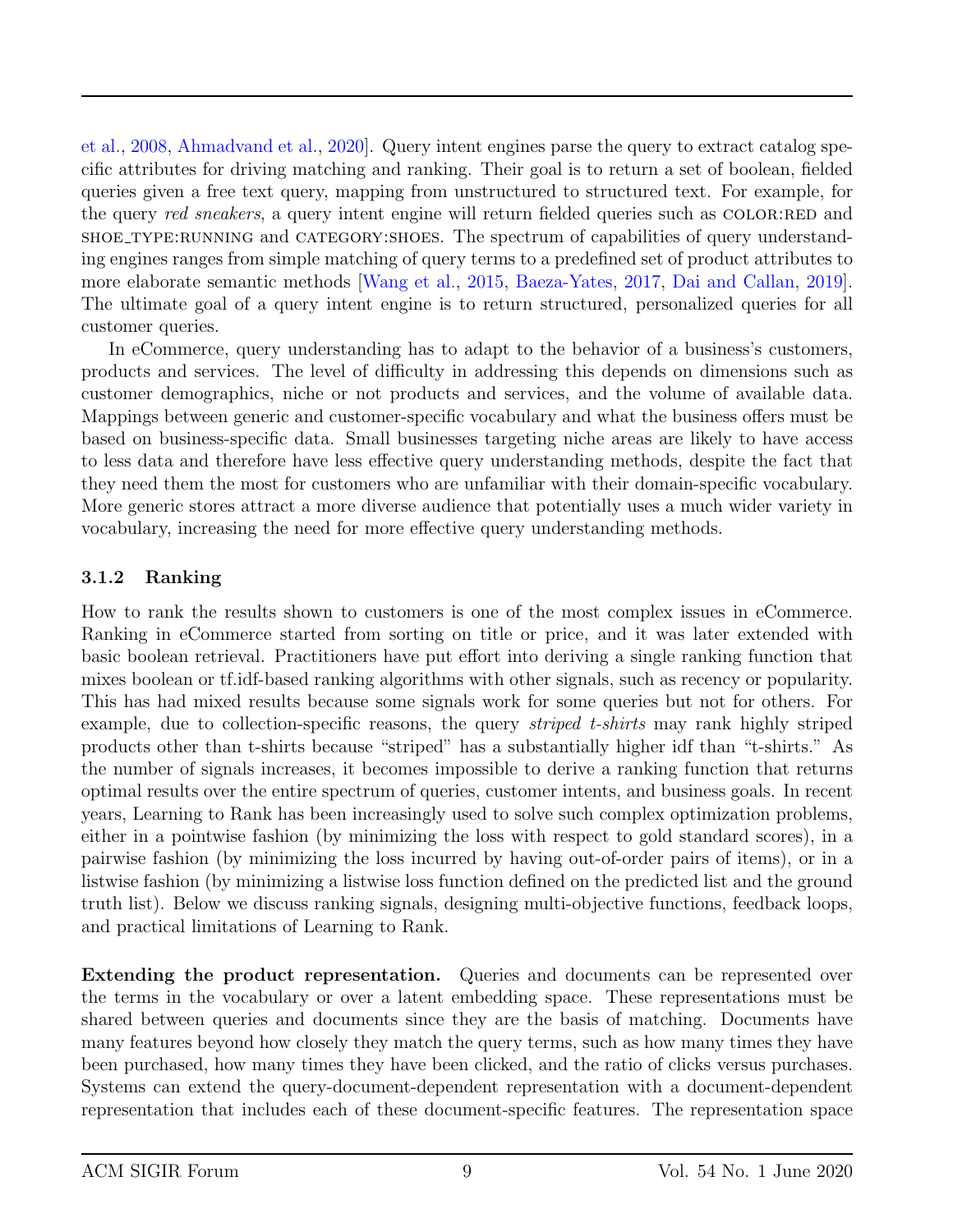can further be expanded to capture higher-order relations, for example, the rank of a document within a category combined with the similarity score of a query and the document given one or multiple similarity functions. Creating a wide and rich representation space for documents allows Learning to Rank systems to learn more complex definitions of objective functions.

Ranking signals and optimization criteria. eCommerce search and recommendation systems must optimize for multiple criteria (also known as objective functions) simultaneously [\[Carmel](#page-20-7) [et al.,](#page-20-7) [2020b\]](#page-20-7): one encoding customer preferences and one encoding business preferences. These objective functions compete against each other, raising research questions as to the best learning strategy for the short- and long-term. Before designing optimization functions that encode both customer satisfaction and business success, we look into signals that capture the goals of each stakeholder individually.

Customer satisfaction is measured over multiple signals [\[Hong and Lalmas,](#page-20-8) [2019\]](#page-20-8) including click-through rate, hover and dwell time, satisfied clicks, query reformulations, session length, number of queries before checkout, add-to-baskets, purchases, time-to-next-visit, product returns, and calls to customer service. Business success is measured over several key performance indicators (KPI) including inventory-oriented measures (such as average turn-around time, number of unique products sold per time period), revenue-oriented measures, profit-oriented measures, visitor-oriented measures (such as total and unique number of visitors, number of new and returning visitors), and basket-oriented measures (such as average number of items per basket, basket average value). Each signal can translate to an objective function and a linear interpolation of them can define a global objective function. Given their short- and long-term goals and marketing decisions, businesses may want to weigh individual objective functions or to learn a meta objective function that optimizes the combination of objective functions.

Not all signals are equal. Objective functions over multiple signals can bias towards more abundant signals. By nature, some signals are more abundant than others, and some are stronger indicators of preference than others. For example, a purchase is a more explicit preference indicator than a click but it is much less frequent. A purchase that was not returned is a stronger signal than a purchase but again is less frequent. The stronger the preference indicator, the lower the volume. Objective functions should take into account this difference in signal strength versus signal abundance: otherwise stronger, but less frequent signals may be lost in the sheer volume of weaker signals. This is not an issue when signals correlate positively but is when they do not correlate or correlate negatively, e.g., people click on expensive products but purchase affordable ones. Normalizing by the volume of each signal is one way [\[Tsagkias et al.,](#page-20-9) [2010\]](#page-20-9) to counter this; another is to consider individual objective functions per signal and then ensure they are represented adequately at interpolation time.

Positive, negative, and delayed feedback loops. Measuring the success of the system and informing the system about these measurements creates a feedback loop. This is the reinforcement learning paradigm, in which the system takes an action and receives feedback to update its internal state towards maximizing (or minimizing) an objective function [\[Hu et al.,](#page-20-10) [2018\]](#page-20-10). Some criteria can be measured immediately after the search results are displayed while others take longer. Clicks,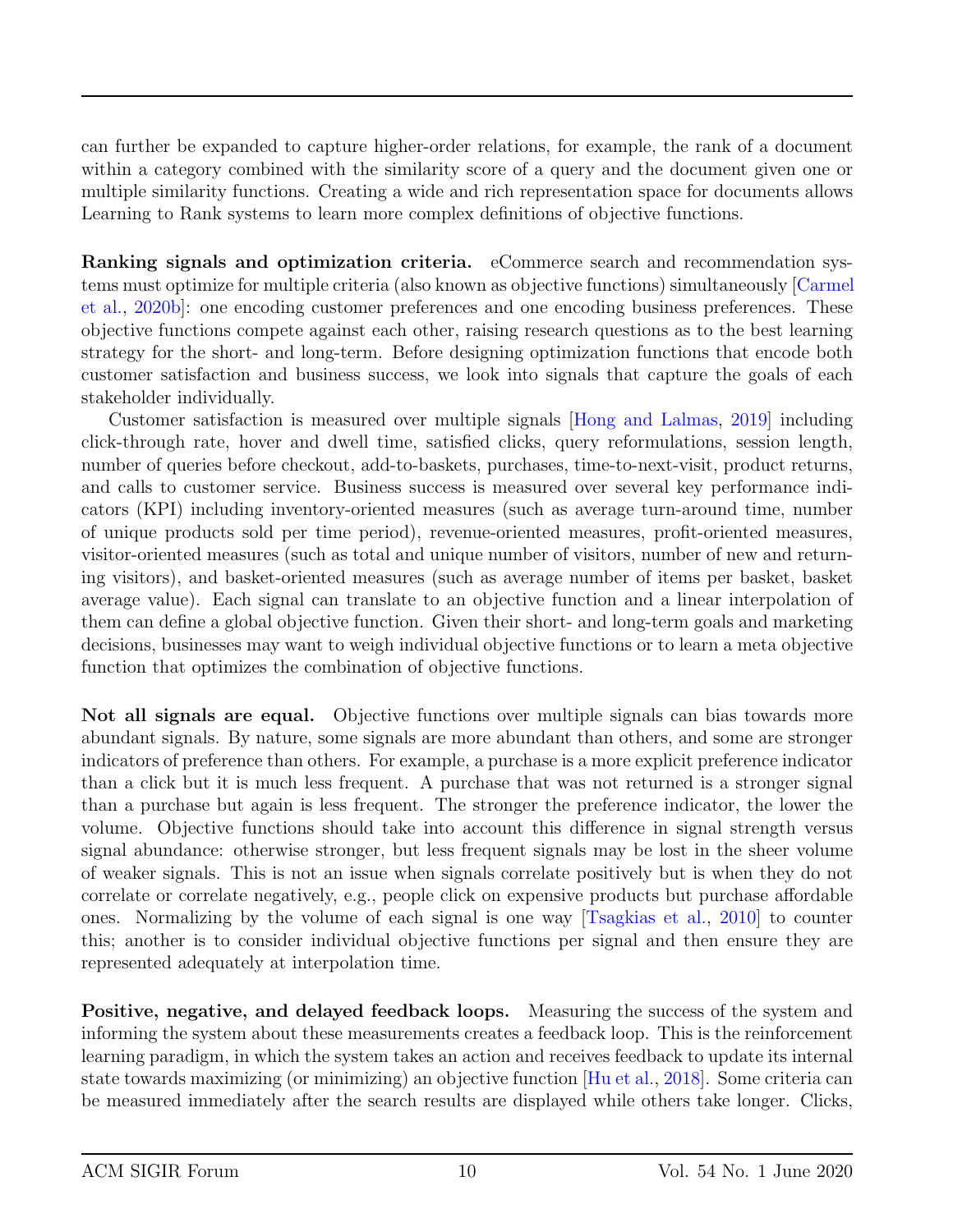reformulations, or abandonments define a rapid feedback loop that spans from a few seconds to less than an hour [\[Su et al.,](#page-19-1) [2018\]](#page-19-1).

In eCommerce there are longer feedback loops where the feedback occurs well after the system has shown results to the user. Examples include adding products to the basket and checking it out at a later date, adding products to a wish list and checking them out at specific events (e.g., Christmas, birthdays), or buying several sizes of an item to return all but the one that fits. Removing items from the basket or a wish list and product returns are interesting types of delayed feedback because the delay can be weeks. These delays make tracking and attaching feedback to a specific ranking challenging because it requires persisting records of the rankings for long periods of time. It is an open question how to engineer systems that capture delayed feedback loops in a technically feasible way. Finally, good priors for feature values and business logic are needed to overcome issues with the lack of behavioral data for new items, referred to as cold start.

Feedback of the types listed above can be used to Learning to Match (LtM) [\[Van Gysel et al.,](#page-20-11) [2016\]](#page-20-11) to optimize individual rankers or Learning to Rank (LtR) to optimize combinations of individual rankers [\[Karmaker Santu et al.,](#page-20-12) [2017\]](#page-20-12). Increasingly, the community is considering the use of historical feedback data for this purpose to avoid interventions that may negatively impact the customer experience [\[Jagerman et al.,](#page-20-13) [2019\]](#page-20-13). How to make effective use of the broad diversity of feedback signals with widely differing timescales for counterfactual LtR remains a matter of research.

Practical limitations of Learning to Rank. Most eCommerce search engines based on LtR work in two steps: a recall-oriented step and a precision-oriented step. In the recall-oriented step, the system issues queries to several rankers (generally simpler IR systems that return a small set of results), pools the results and extracts features for each document. In the precision-oriented step, a re-ranker applies the currently learned weights to the extracted features, scores each document, and ranks them. The re-ranked list is shown to the user; if there are more results, they are ranked by a simpler ranker and shown after the LtR results. This implementation of LtR has proven to be effective in terms of IR and business metrics and the principle of re-ranking remains effective across tasks regardless of the algorithm for learning the weights, the feedback loop, or the features [\[Carmel et al.,](#page-20-14) [2017,](#page-20-14) [Dai et al.,](#page-20-15) [2011,](#page-20-15) [Karmaker Santu et al.,](#page-20-12) [2017\]](#page-20-12).

LtR depends on the effectiveness of the individual rankers. Designing effective rankers is challenging in eCommerce because broad exploratory queries, like shoes, can have multiple aspects (e.g., type, brand, color, price). An ideal exploratory ranking should include representative samples for each aspect. To get documents for each aspect we either need one ranker per query aspect or rankers that determine query aspects and account for this diversification internally. In practice, systems instruct a ranker to boost a particular product attribute according to predictions derived from a query intent engine that infers the importance of a product attribute for a query.

Next, consider LtR's issue with the discontinuity in usefulness of results. For efficiency reasons each ranker returns a limited set of results but a broad query can yield thousands of results, leaving the majority out of the candidate documents. This remainder appears after the re-ranked results. Consider a product inventory with thousands of products, hundreds of TV accessories, and 100 TVs. This inventory is accessed with two rankers that return 50 results each. A customer issues the query tv. The two rankers return a largely overlapping set of TVs, yielding 75 unique results, 50 of which are TVs. LtR ranks the products so that the 50 TVs show at the top of the 75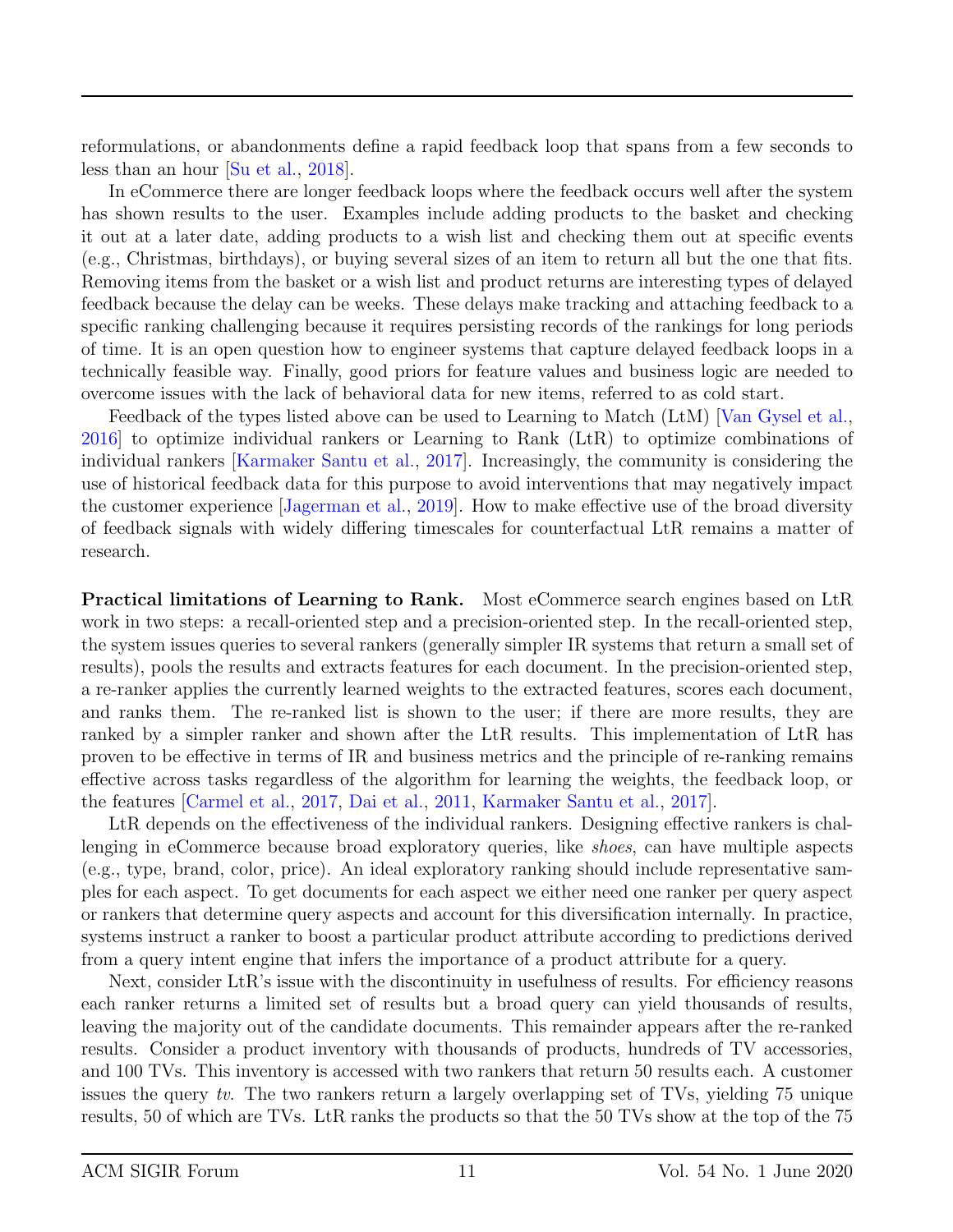candidates. The customer browses the page full of 50 TVs and then sees 25 results which are not TVs followed by results from the naive ranker. If the naive ranker ranks TV accessories first, then the customer may stop examining the results, although there are 50 TVs further down. This is not surprising. Customers think that when there is a shift from useful to non-useful results it signals the end of useful results and so stop examining the list [\[Robertson,](#page-20-16) [1977\]](#page-20-16). However, because we have two results lists, two shifts can exist, but the customer sees only one result list and expects one shift. One way to tackle this issue is to increase the number of documents returned by each ranker which increases response time. It is an open question how to operationalize re-ranking for larger parts of the catalog. Recent research in neural IR [\[Mitra and Craswell,](#page-20-17) [2018\]](#page-20-17) addresses such scenarios where the re-ranker is applied to all documents in the collection but has a more opaque model that is harder to understand and optimize.

Although much studied within industry, relevance for eCommerce, both matching and ranking, is a rapidly evolving field with many open research areas. The next section discusses conversational eCommerce which uses multi-turn interactions with the customer to hone their search results and help them through the customer journey.

### <span id="page-11-0"></span>3.2 Conversational eCommerce

Conversational eCommerce engages the customer in a dialog, by voice or by chat, to elicit the information needed to find or recommend a product (or a set of products) or to answer questions about a product or an order. Regardless of whether the interaction is by voice or by chat, the dialog must be succinct, natural and informative. It must be able to determine when a customer is being facetious or becoming frustrated. Conversational system applications include product search and recommendation, product question answering, customer care, and notifications (such as order tracking and delivery notifications, alerts for product availability and discounts). Conversational eCommerce is a relatively new area, driven by the development of voice assistants. In this section we focus on challenges presented by conversational systems.

The benefit of having a conversational system is that it engages the customer in a "natural" interaction, which is intended to build trust and to elicit additional information to satisfy the customer need. While customers clearly value systems that produce reliable results, if the conversation is not natural (that is, if the system misunderstands the customer or is too verbose) the customer will not engage. Beyond being natural, people prefer systems that are "attractive", trust their results more, and find them subjectively more accurate [\[Yuksel et al.,](#page-20-18) [2017\]](#page-20-18). This suggests that the manner in which the information is delivered by the conversational agent is at least as important as the accuracy of the results.

eCommerce systems have additional challenges in understanding customer intent. The system must disambiguate the overall intent of the request (such as, a shopping request, a customer-care request, or a question about a product or an order). If it is a shopping request, the product may be ambiguous. For example, if a customer asks where can I get coffee are they trying to find whole bean or ground coffee? Or perhaps they want to find a cup of coffee. Depending on the context of the customer, they may be asking about the availability of a product (where can I get toilet paper) and would be happy with an online purchase, or they may intend to go to a physical store (where can I get an omelet).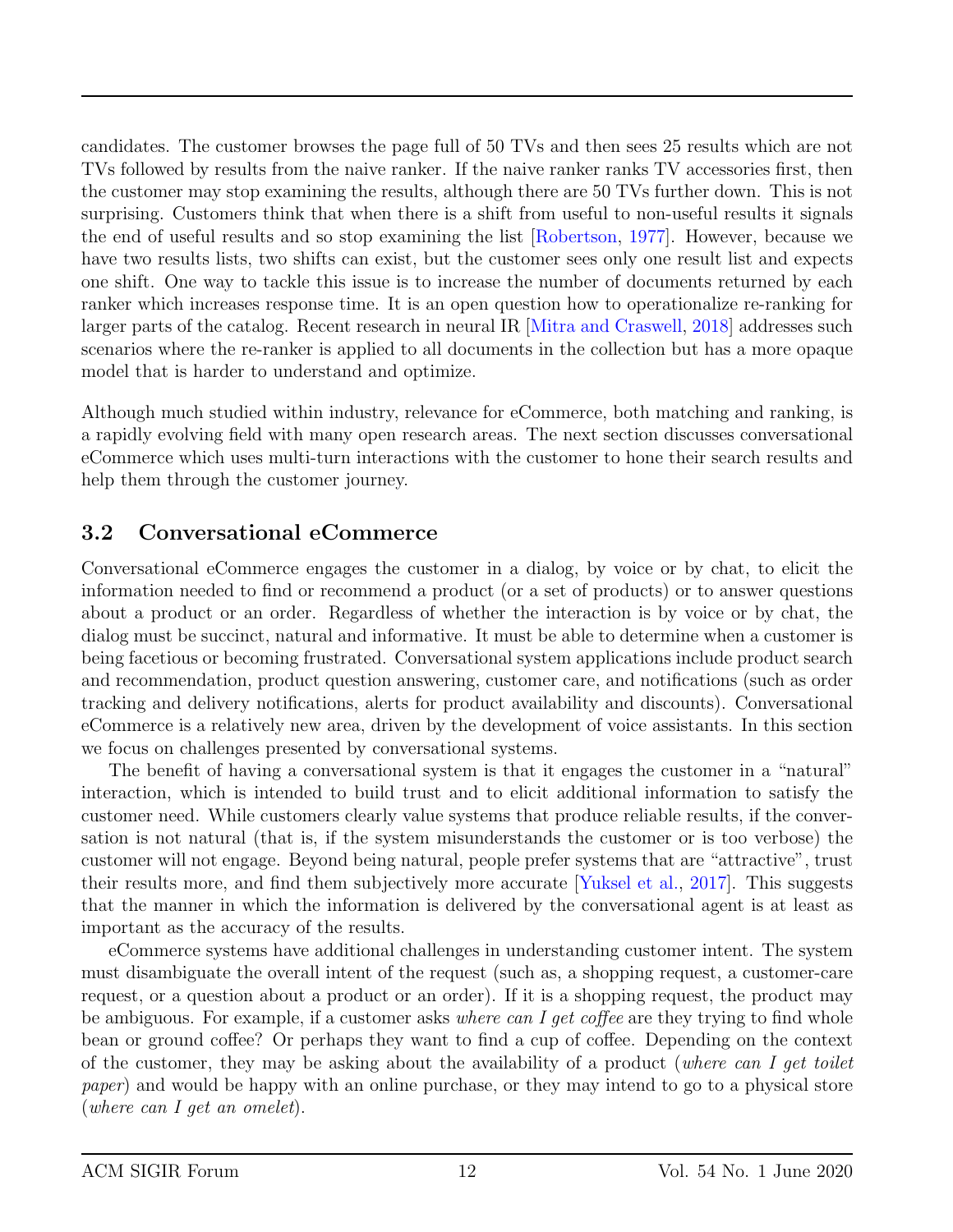In addition to understanding and disambiguating the customer request, the system should present the results in a device-appropriate way, recognizing that many customers use mobile phones or bespoke voice assistants for eCommerce. If the results are presented by voice, the system should emphasize precision because of the difficulty of browsing a results list. Beyond getting the right result at rank one, each result presented should be summarized in a voice-friendly way and not be overly verbose.

Conversing with the customer. As stated above, one purpose of a conversational system is to elicit information from the customer to improve the results, in a sense to mimic the patter of a human shopping assistant. A key difference between a human assistant and a digital assistant is that human interactions are less efficient because of our need to be pro-social. A digital assistant asking irrelevant questions while helping a customer would be seen as incompetent. For this reason, any follow-on questions asked by the system must be clearly related to satisfying the customer need.

An early conversational question-answering system for customers ("How May I Help You") was developed by AT&T in the late 1990s [\[Goran et al.,](#page-21-0) [1997,](#page-21-0) [2002\]](#page-21-1). It had a broad vocabulary to handle the most common customer needs and was able to discern when a customer was becoming frustrated [\[Walker et al.,](#page-21-2) [2000\]](#page-21-2). It classified customer questions into a small number of intents, and had a pre-determined template-based dialog subsystem for each intent. In modern systems, followon question templates are generated automatically. Zamani et al. analyze query reformulations to generate question templates, and then use a slot-filling algorithm to suggest facets to refine broad queries [\[Zamani et al.,](#page-21-3) [2020,](#page-21-3) [Hashemi et al.,](#page-21-4) [2020\]](#page-21-4). In their system, the facets suggested to the users were clickable to present results for the corresponding search reformulation. [Christakopoulou](#page-21-5) [et al.](#page-21-5) [\[2016\]](#page-21-5) present a bandit-based approach for modeling recommendation dialogs that mimic human recommender dialogs in that each turn seeks to elicit information that informs the next turn.

In a product search setting, the follow-on question formulation and the facets would be informed by product attributes and user-generated content such as reviews and product questionanswers. If the system is voice-driven, the response to the follow-on question must be parsed for additional information. Natural language answers may also provide more context than a query reformulation facet, and it is an open question how to leverage this context to improve the interaction. For example, if the system offers the customer a disambiguation Do you want coffee beans or ground coffee? the customer may respond with ground, but it's for a Chemex, and the system should be expected to know what *for a Chemex* entails.

Much of the research on dialog systems over the past 25 years measures how long interactions last, in terms of the number of turns. Often, the conversations are occurring between people rather than between a person and a machine. These studies focus on various information seeking tasks not related to eCommerce [\[Trippas et al.,](#page-21-6) [2017,](#page-21-6) [Raux et al.,](#page-21-7) [2005\]](#page-21-7) and seek to characterize the nature of the interaction [\[Qu et al.,](#page-21-8) [2019\]](#page-21-8). The optimal length of a customer's interaction with an eCommerce system for different tasks is yet to be determined.

Learning from data. As with standard eCommerce search, conversational systems are informed by the product catalog information. However, many of the attributes important to customers are not listed in the product catalog [\[Moraes et al.,](#page-21-9) [2020\]](#page-21-9). For example, a catalog may list a color or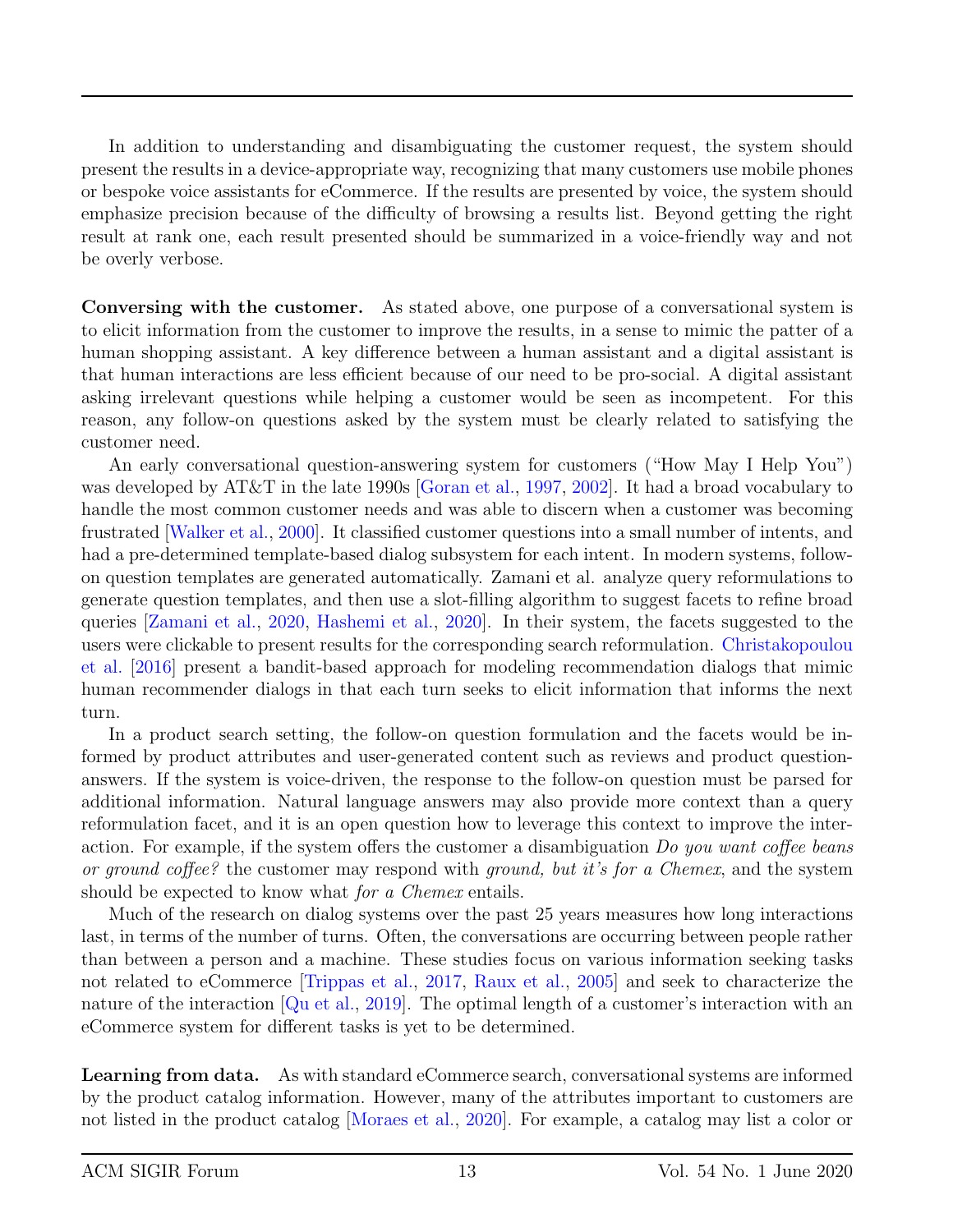a material, but will not list details about the product's usability, durability or compatibility with other products. If a customer asks about such details, the conversational agent may have to depend on user-generated content such as customer reviews and product Q&A. Because eCommerce systems rely heavily on user trust, it is crucial to filter offensive content to avoid injecting it into the conversational system's models. Microsoft released a chatbot in 2016 designed to learn from user interactions on Twitter<sup>[1](#page-13-0)</sup> but had to take it down within 16 hours because adversarial users induced the bot to generate hate speech and other offensive content.<sup>[2](#page-13-1)</sup> Beyond being embarrassing, this would threaten the core business of an eCommerce company.

Result presentation and navigation. When presenting a search result or product summary by voice, the result must be transformed to be voice-friendly. Voice systems may present multimodal results, combining a spoken summary with a display of information. For example, in product search, they may present product information for the top three results while speaking a summary of the top product. There are many ways that information might be presented on a web site or in a chat that would be intolerable with voice. For example, a customer might prefer to see a faceted recommendation in the form of a grid on a web page but a list of options in a chat. It would be onerous and confusing to hear all of the options read out loud; so voice systems typically present one option at a time, with a hint to prompt the customer to request the next item. Hints are typically generic such as You can say 'Next Item' to hear the next result. It would be more helpful to offer hints that indicate the types of items the system can find. This would produce a guided conversational search centered around the customer need, rather than around the system catalog.

[Spina et al.](#page-21-10) [\[2017\]](#page-21-10) investigate audio-only summaries of podcasts, addressing some key questions about how users perceive audio summaries. In their work, the documents to be summarized are audio podcasts. In eCommerce, the information to be summarized may be heterogeneous and needs to be transformed to be more succinct with fewer parentheticals omitting product details such as model numbers.

Voice in multi-user environments. Voice systems are often shared by multiple users in the same household and sit in common areas. The assistant must recognize sensitive content that should not be spoken out loud. For example in delivery notifications, the content of the delivery should not be revealed if it would cause embarrassment to the customer or ruin a surprise. What is considered embarrassing differs from person to person. For example, people have different feelings about beauty products such as hair dye and health products such as medicines or ointments.

Since multiple people are often using the same voice device, the system may benefit from being able to identify different speakers. This will help addressing "friendly fraud" where someone not authorized to make an order on an account, such as a child, does so, resulting in a product return. Identifying multiple users also would aid in tailoring the request understanding and result presentation to a specific customer. This would save the customer from having to specify details or reformulate requests to get the most appropriate results.

<span id="page-13-1"></span><span id="page-13-0"></span><sup>1</sup>[https://twitter.com/TayandYou,](https://twitter.com/TayandYou) visited May 2020.

<sup>2</sup>[https://arstechnica.com/information-technology/2016/03/tay-the-neo-nazi-millennial-chatbot-gets](https://arstechnica.com/information-technology/2016/03/tay-the-neo-nazi-millennial-chatbot-gets-autopsied/)[autopsied/,](https://arstechnica.com/information-technology/2016/03/tay-the-neo-nazi-millennial-chatbot-gets-autopsied/) visited May 2020.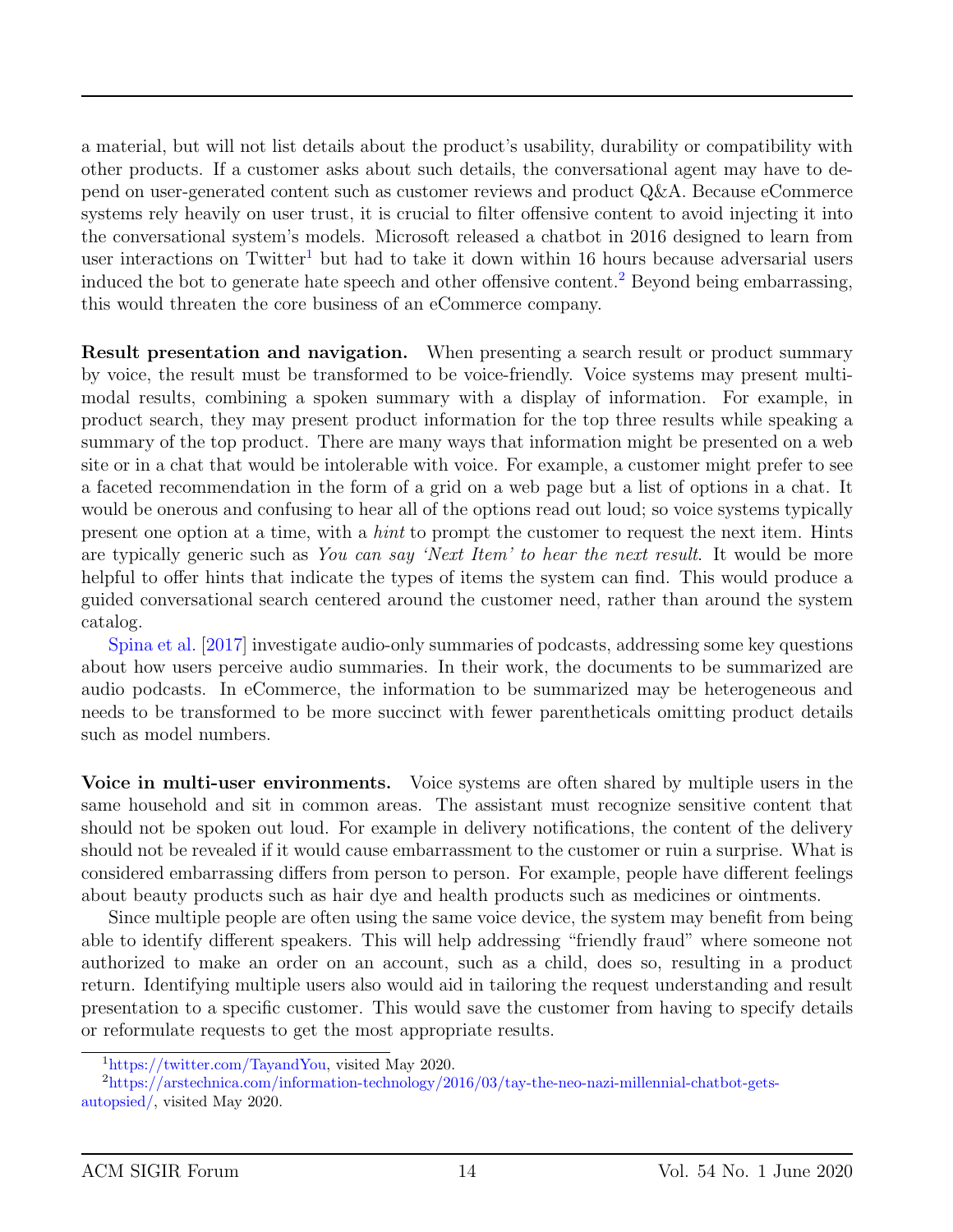eCommerce is moving beyond single-turn search and browse to include conversations that engage the customer in a dialog to elicit the information needed to find a product or to answer questions. Enabling conversational eCommerce depends on a broad range of research areas at the intersection of IR, human-computer interaction, and natural language processing.

### <span id="page-14-0"></span>3.3 Fairness, accountability, confidentiality, and transparency

Search engines and recommender systems have developed into powerful and ubiquitous tools, especially in eCommerce. Unintended negative side effects of search and recommendation technology are gaining attention [\[Roegiest et al.,](#page-21-11) [2019\]](#page-21-11). In the wake of Europe's GDPR legislation, the unforeseen consequences of data-driven technologies have also received political attention [\[Cramer](#page-21-12) [et al.,](#page-21-12) [2018\]](#page-21-12). While discussions about side effects of data-driven technologies often focus on fairness and bias in North America, in Europe they often focus on issues such as privacy, interpretability and explainability. Creating search and recommendation systems that provide fairness, accountability, confidentiality, and transparency and are perceived as such is particularly important in eCommerce since customers, both consumers and suppliers, will move to competitors' sites if they feel that a particular site is unsafe or unfair.

Fairness and bias. Recent work on fairness and bias has contributed advances in fair rankings [\[Singh and Joachims,](#page-21-13) [2018\]](#page-21-13), predictive models for individual fairness [\[Kowald et al.,](#page-21-14) [2020\]](#page-21-14), and mitigation mechanisms for different types of individual bias [\[Oosterhuis et al.,](#page-22-0) [2020\]](#page-22-0). In the context of eCommerce, fairness refers to both the customer side and the supply side. The interplay between supplier fairness and customer satisfaction in a two-sided marketplace has only recently been addressed [\[Tadelis,](#page-22-1) [2016,](#page-22-1) [Mehrotra et al.,](#page-22-2) [2018\]](#page-22-2), with a large number of foundational issues, concerning definitions, metrics, and optimization, still to be addressed. Reputation systems could promote fair transactions, helping consumers and suppliers distinguish transaction quality [\[Resnick and Zeckhauser,](#page-22-3) [2001\]](#page-22-3). However, reputation systems may allow for unfair treatment through inaccurate reviews or biased behavior based on the information provided [\[Fradkin](#page-22-4) [et al.,](#page-22-4) [2015\]](#page-22-4). Automatically calibrating reputation ratings and assessing review quality remains an open research question.

Accountability. Accountability is the assumption of accepting responsibility for actions and decisions [\[Lepri et al.,](#page-22-5) [2018\]](#page-22-5). Consider query autocompletion [\[Cai and de Rijke,](#page-22-6) [2016\]](#page-22-6). While the purpose of autocomplete algorithms is to steer inquiry, examples of socially unwanted steering have surfaced. [Robertson et al.](#page-22-7) [\[2019\]](#page-22-7) propose a method for auditing autocomplete methods by recursively submitting a root query and its child suggestions to recover a network of algorithmic associations. Interestingly, the associations generated by autocomplete methods in eCommerce are different from those generated in web search. Returning the most frequent completion is a powerful baseline that is used in virtually all autocompletion setups. However, in eCommerce, catalog-based suggestions are often included to ensure more relevant and applicable suggestions, resulting in different association types. Auditing as proposed by [Robertson et al.](#page-22-7) can support accountability, but it does so by dealing with algorithmic decision processes as a black box, whose inputs and outputs are visible, while their inner workings are not.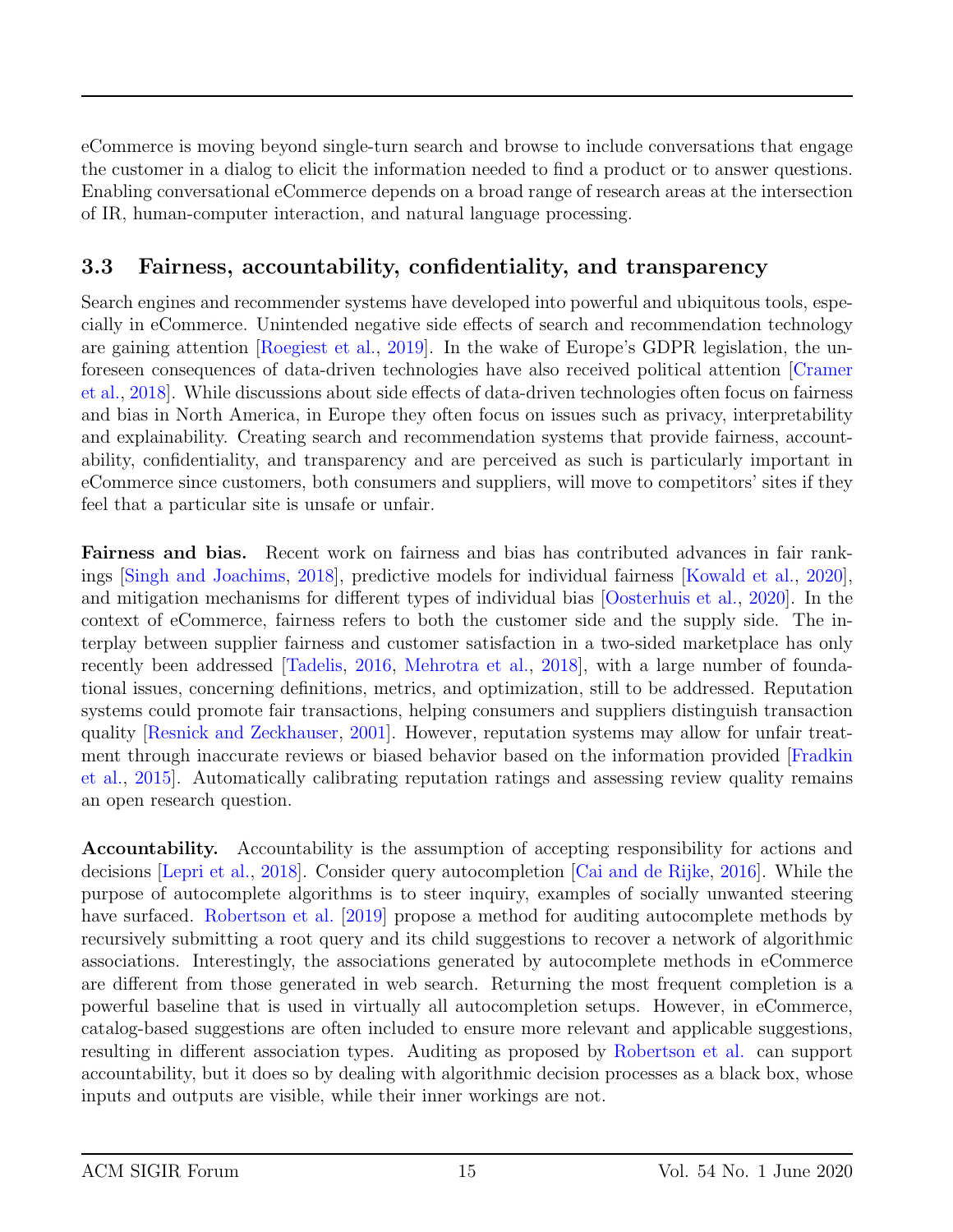Transparency. Transparency, understood as openness and communication of both the data being analyzed and the mechanisms underlying the models, is a key enabler of accountability. Explanations can increase transparency and support innovation and technological development while keeping the human "in the loop." When a system is too good in understanding users and offering relevant products, it might unnerve people as they find it eerie that a system is that good. Conversely, algorithmic mistakes decrease confidence in the model and hence have a significant impact on customers' perception of the model and the product using it. By being offered an option to receive an explanation of a search result or recommendation, eCommerce customers may gain trust and increase their engagement [\[Ter Hoeve et al.,](#page-22-8) [2017\]](#page-22-8). However, explanations of mistakes may trigger "algorithm aversion," where customers prefer to disengage from algorithmic processes, even when they yield more satisfactory results [\[Lucic et al.,](#page-22-9) [2019\]](#page-22-9). Algorithm aversion can be overcome by giving users the option to intervene and alter the outcomes. The problem of finding counterfactual explanations, that is the minimal perturbation to an instance such that an algorithmic outcome changes, can be framed as an optimization task.

To obtain satisfactory results in an eCommerce setting, customers may have to reveal information that they may consider private, such as their identity, demographic characteristics, previous purchases or interaction behavior. It is important to investigate how customers can share private information in a secure manner and determine what it is they receive in return, in terms of customization and improved service [\[A¨ıımeur et al.,](#page-22-10) [2008\]](#page-22-10).

Research challenges concerning fairness in eCommerce in the broad sense advocated here start with definitions and metrics of fairness, accountability, confidentiality, and transparency for different consumer segments and locales. We then need to establish reliable offline predictors for these dimensions that can inform us without running online experiments that affect customers and suppliers on the very dimensions where we seek to protect them. Finally, we need to develop search and recommendation methods that allow us to jointly optimize for customer satisfaction, supplier success, fairness, accountability, confidentiality, and transparency.

## <span id="page-15-0"></span>4 Datasets for eCommerce research

Offline and online experimentation allow eCommerce to incrementally measure the impact of changes to models and algorithms on customer engagement. Historically, for eCommerce, as well as other types of search and recommendation research, it has been difficult to access such data, especially in academia. Recently more companies are releasing datasets for collaborating on eCommerce problems across domains ranging from fashion and movies to second hand auctions and paper dolls. Having companies collaborating with external teams on research projects reflects the challenging nature of eCommerce search and recommendations.

Table [1](#page-17-0) lists 28 eCommerce IR datasets from 2007 until mid-2020.<sup>[3](#page-15-1)</sup> Encouragingly, the number of datasets released between 2016 and 2020 is more than double the number of datasets published between 2007 and 2014. These datasets reflect the intensifying research activity around eCommerce and the diverse set of user interactions, data types and research opportunities present in this field. Many of these datasets focus on product catalogs and taxonomies. Others involve reviews

<span id="page-15-1"></span><sup>3</sup>An online version of this list is at <https://sigir-ecom.github.io/ecomDatasets.html> (visited May 2020).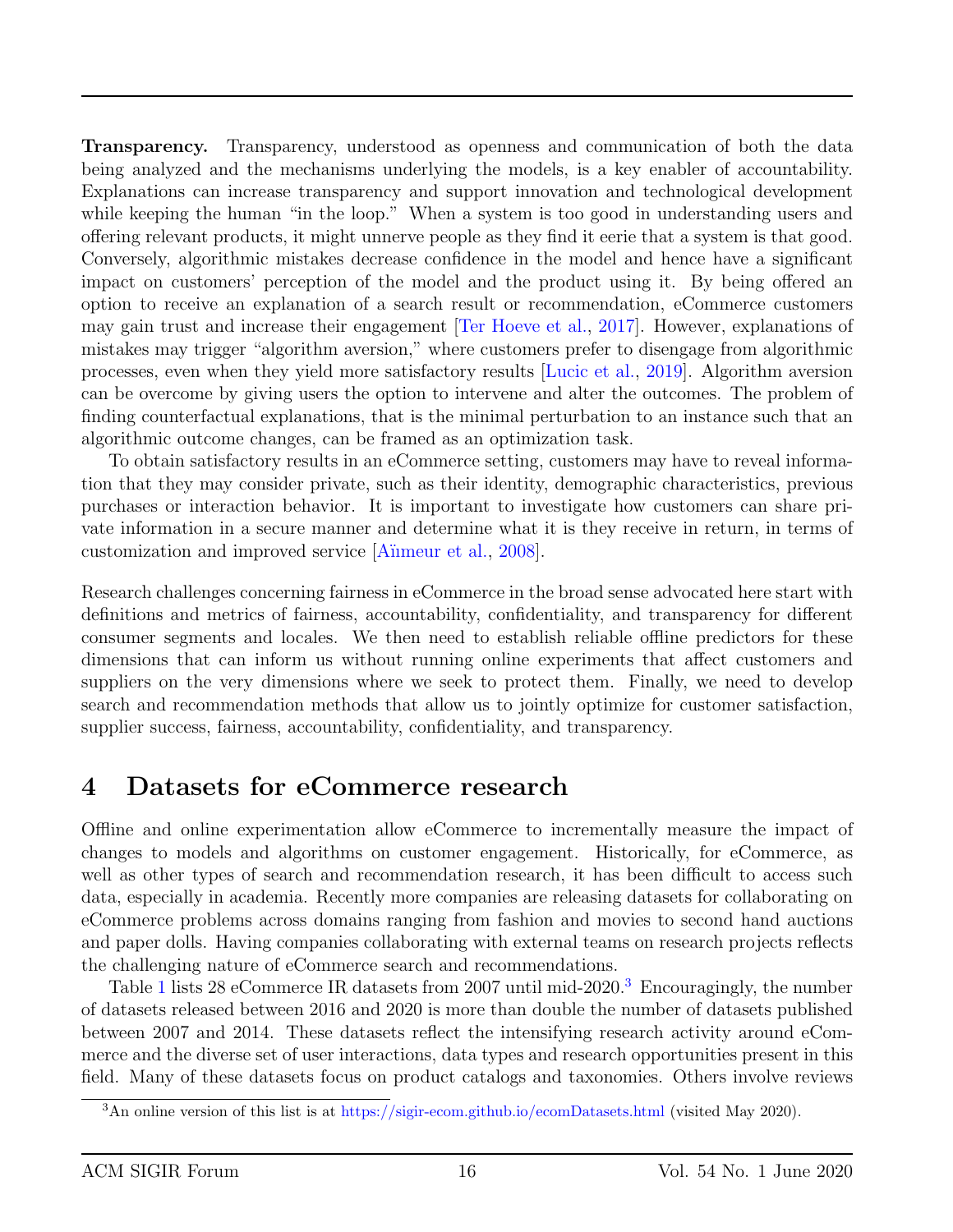and recommendations. Relatively few provide data at scale for search relevance, either matching or ranking.

Along with data resources, there are also other efforts to attract researchers to eCommerce IR. Yearly eCommerce workshops hosted by SIGIR started in 2017 [\[Degenhardt et al.,](#page-22-11) [2017\]](#page-22-11) with 60 participants and followed in 2018 [\[Degenhardt et al.,](#page-22-12) [2018\]](#page-22-12) and 2019 [\[Degenhardt et al.,](#page-18-0) [2019\]](#page-18-0) with more than double the participants; the  $2020$  online version<sup>[4](#page-16-0)</sup> is expected to continue this trend. Each year, the workshop partners with an eCommerce company on a data challenge for researchers and practitioners. Additional efforts exist on Kaggle, the data challenges platform, but are more spurious.

With most data challenges and evaluation systems such as Kaggle and TREC, the participants do not evaluate on real users performing complex tasks. To capture and understand the four dimensions of relevance and the complexity of a customer's journey (Section [3.1.1\)](#page-7-0), we need to move beyond static data and to bring our experimentation instrumentation closer to the customer, while keeping the customer and business safe (Section [3.3\)](#page-14-0). A recent initiative, LivingLabs, proposes a new experimentation paradigm allowing live experimentation on real customers. The Living Labs for Information Retrieval Evaluation (LL4IR) held as part of CLEF 2015 presented a unique collaboration between industry and academia [\[Schuth et al.,](#page-22-13) [2015,](#page-22-13) [Balog et al.,](#page-22-14) [2014\]](#page-22-14). LL4IR released a benchmarking dataset contributed by REGIO Játék and a platform for evaluating models on a live system with real users. The idea was later also adopted by TREC OpenSearch to facilitate search research in academia [\[Jagerman et al.,](#page-22-15) [2018\]](#page-22-15). This also fits naturally with evaluating reinforcement learning approaches, where the models are not trained on a static dataset but are constantly improving from user interactions and feedback. This new experimentation paradigm opens interesting ways for academic researchers to explore aspects of an eCommerce domain with the customer in mind.

<span id="page-16-0"></span><sup>4</sup><https://sigir-ecom.github.io/ecom2020/>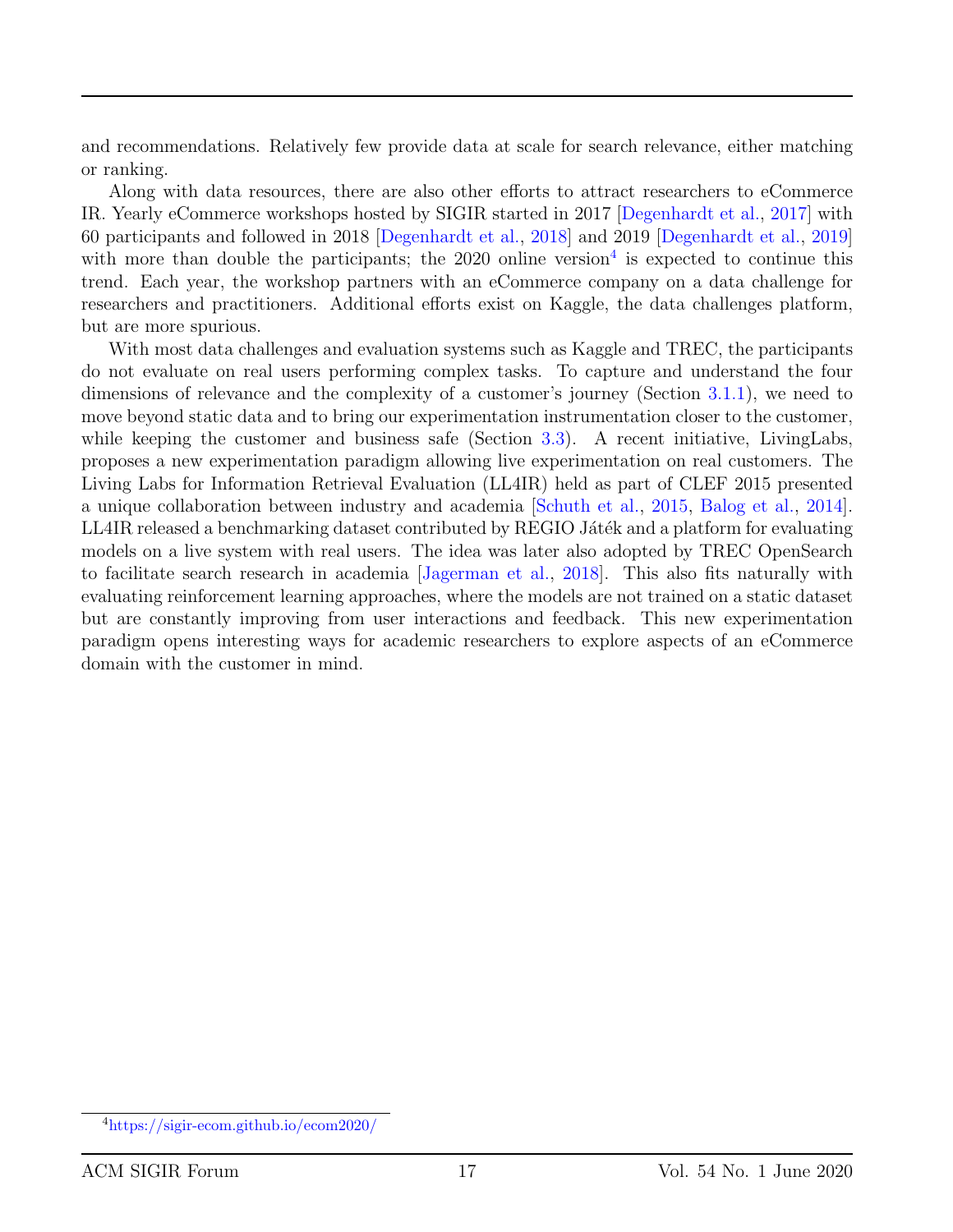<span id="page-17-0"></span>Table 1: A list of 28 datasets from 2007 until mid-2020 on eCommerce search and recommendation. The wide array of tasks and data types indicates the diversity and richness of the research challenges in the eCommerce domain.

| Year | Dataset name and link                                                                  | Data type           | Task                                            |
|------|----------------------------------------------------------------------------------------|---------------------|-------------------------------------------------|
| 2020 | Rakuten multi modal taxonomy dataset<br>https://sigir-ecom.github.io/data-task.html    | Catalog             | Taxonomy classification<br>Multimodal retrieval |
| 2020 | Semantic web embedded product data<br>https://ir-ischool-uos.github.io/mwpd/index.html | Catalog             | Product matching<br>Product classification      |
| 2020 | Alibaba eCommerce de-biasing dataset                                                   | Click logs          | Fairness in exposure                            |
|      | https://tianchi.aliyun.com/competition/entrance/231785/introduction                    |                     |                                                 |
| 2020 | Alibaba multimodal recall                                                              | Catalog             | Multimodal retrieval                            |
|      | https://tianchi.aliyun.com/competition/entrance/231786/introduction                    |                     |                                                 |
| 2019 | Alibaba user behavior dataset                                                          | Click logs          | Recommendations                                 |
|      | http://yongfeng.me/dataset/                                                            |                     |                                                 |
| 2019 | DeepFashion                                                                            | Images              | Image segmentation                              |
|      | https://github.com/switchablenorms/DeepFashion2                                        |                     | Multimodal retrieval                            |
| 2019 | eBay high accuracy recall task                                                         | Search relevance    | Product recall                                  |
|      | https://sigir-ecom.github.io/ecom2019/data-task.html                                   |                     |                                                 |
| 2019 | eBay ML data                                                                           | Catalog             | Product level equivalence                       |
|      | https://evalai.cloudcv.org/web/challenges/challenge-page/462                           |                     |                                                 |
| 2018 | Alibaba conversational search and recommendation dataset                               | Conversations       | Conversational search and                       |
|      | http://yongfeng.me/dataset/                                                            |                     | recommendations                                 |
| 2018 | Olist Kaggle dataset                                                                   | Catalog             | Catalog mining                                  |
|      | https://www.kaggle.com/olistbr/brazilian-ecommerce                                     | Transactions        | Review mining                                   |
| 2018 | Rakuten taxonomy dataset                                                               | Catalog             | Taxonomy classification                         |
|      | https://sigir-ecom.github.io/ecom2018/data-task.html                                   |                     |                                                 |
| 2017 | Amazon baby registry                                                                   | Wishlists           | Recommendations                                 |
|      | http://yongfeng.me/dataset/<br>Fashion MNIST - Zalando                                 |                     |                                                 |
| 2017 |                                                                                        | Images              | Product classification                          |
| 2017 | https://github.com/zalandoresearch/fashion-mnist<br>Flipkart product catalog data      | Catalog             | Classification                                  |
|      | https://www.kaggle.com/PromptCloudHQ/flipkart-products                                 |                     |                                                 |
| 2017 | Innerwear dataset                                                                      | Catalog             | Catalog mining                                  |
|      | https://www.kaggle.com/PromptCloudHQ/innerwear-data-from-victorias-secret-and-others   |                     |                                                 |
| 2017 | Lazada product title quality                                                           | Catalog             | Product title grading                           |
|      | https://competitions.codalab.org/competitions/16652                                    |                     |                                                 |
| 2017 | Retail rocket dataset                                                                  | User interactions   | Recommendations                                 |
|      | https://www.kaggle.com/retailrocket/ecommerce-dataset                                  |                     |                                                 |
| 2016 | Homedepot product search relevance                                                     | Search relevance    | Search ranking                                  |
|      | https://www.kaggle.com/c/home-depot-product-search-relevance                           |                     |                                                 |
| 2016 | Paper doll dataset                                                                     | Images              | Image segmentation                              |
|      | $\verb+https://github.com/kyamagu/paperdol1+$                                          |                     | Vision                                          |
| 2016 | Personalized eCommerce search challenge                                                | Search logs         | Search personalization                          |
|      | https://competitions.codalab.org/competitions/11161                                    | Transactions        |                                                 |
| 2015 | JD.com reviews and rating dataset                                                      | Catalog             | Recommendations                                 |
|      | http://yongfeng.me/dataset/                                                            | Ratings and reviews |                                                 |
| 2015 | Online retail dataset of transactions                                                  | Transactions        | Classification, clustering                      |
|      | http://archive.ics.uci.edu/ml/datasets/0nline+Retail                                   |                     | Customer segmentation                           |
| 2015 | Regio - Living Labs dataset                                                            | Search relevance    | Search ranking                                  |
|      | https://bitbucket.org/living-labs/ll-api/src/master/                                   |                     |                                                 |
| 2015 | Yoochoose dataset                                                                      | Click logs          | Recommendations                                 |
| 2014 | https://2015.recsyschallenge.com<br>Amazon product datasets                            | Catalog             |                                                 |
|      | https://cseweb.ucsd.edu/~jmcauley/datasets.html                                        |                     | Catalog mining<br>Review mining                 |
|      | https://snap.stanford.edu/data/#amazon                                                 |                     | Recommendations                                 |
| 2012 | Best Buy Kaggle dataset                                                                | Search logs         | Click prediction                                |
|      | https://www.kaggle.com/c/acm-sf-chapter-hackathon-big/data                             |                     |                                                 |
| 2012 | Online auctions dataset                                                                | Auctions            | Bid price prediction                            |
|      | http://www.modelingonlineauctions.com/datasets                                         |                     |                                                 |
| 2007 | Multi-domain sentiment dataset                                                         | Reviews             | Sentiment mining                                |
|      | http://www.cs.jhu.edu/~mdredze/datasets/sentiment/                                     |                     |                                                 |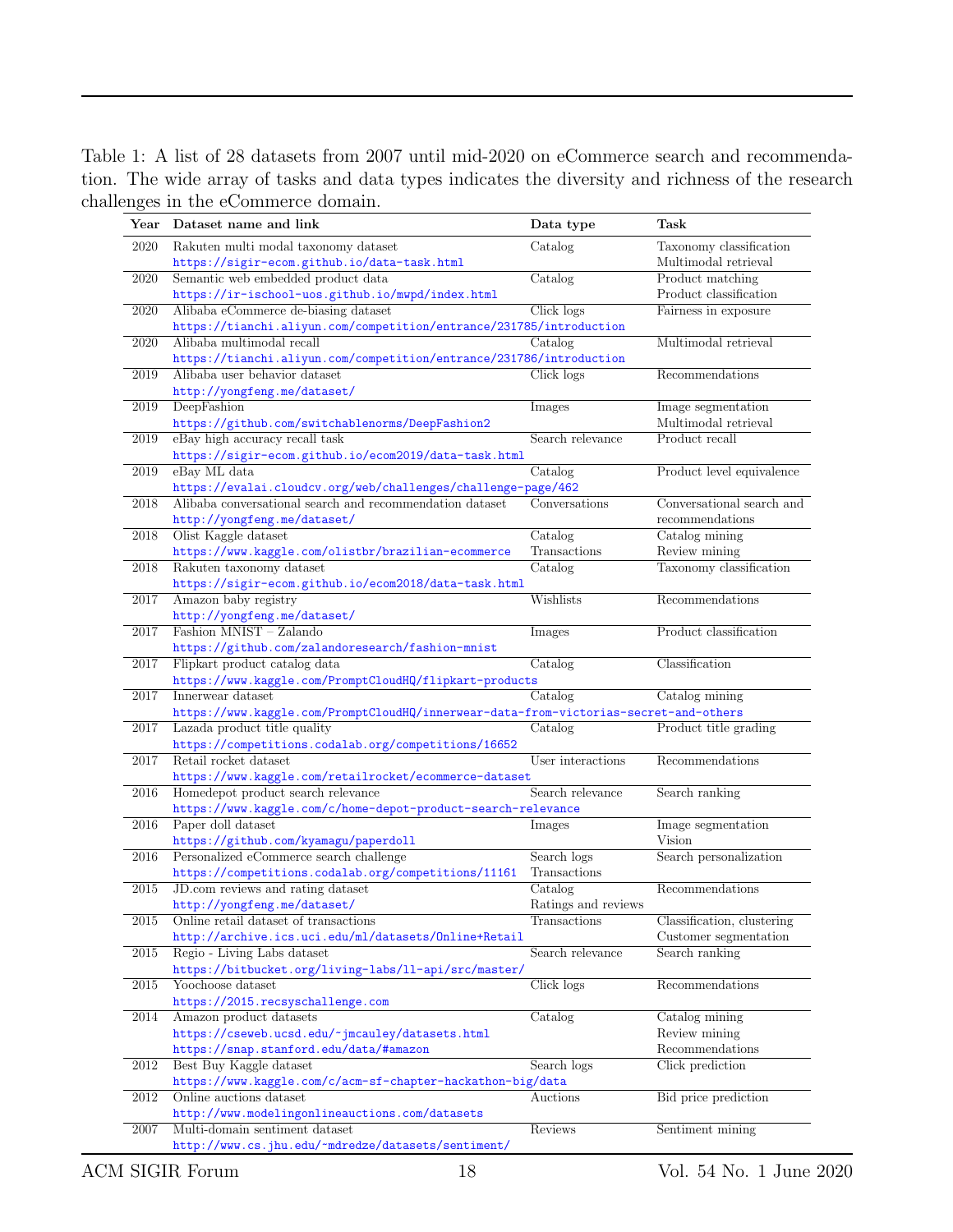## <span id="page-18-1"></span>5 Conclusions and call for research

In the future, online shopping will be automated and personalized, from the initial landing page, to product taxonomies, individual product pages and recommendations. Given a small set of business rules, the system will learn from customer behavior to transform the experience around the needs and style of each customer. Although academic and industrial research in eCommerce has gained traction in recent years, significant research challenges remain. The challenges include classic eCommerce search problems such as matching textual queries to multi-modal documents, ranking optimization for two-sided marketplaces, human-computer interaction, and conversational recommender systems for product discovery and browsing, and automated customer care.

While eCommerce shares many of the core IR problems of other domains, the customer and business goals of eCommerce are unique. Search in eCommerce usually entails matching a customer request to a combination of structured (such as product catalog) and unstructured (such as customer review) data. In eCommerce, search may be part of a larger task and may span multiple online sites (commerce and non-commerce) as well as physical stores. eCommerce introduces complexities for merchandizing, inventory management, and customer care. For sites like Amazon, eBay, and Taobao, the system must be fair for third-party sellers, to maintain their trust as well as the trust of the consumers. Emerging information discovery approaches such as conversational systems for eCommerce introduce a new set of unexplored research opportunities spanning information retrieval, recommender systems, natural language processing, and human-computer interaction.

Academic and industrial research both contribute substantially to the progress in eCommerce research. While industry can focus on large scale data and systems and has access to vast amounts of customer interaction data, it is less well equipped to study human-computer interaction or to take risks in developing novel approaches. Because industrial systems must place customer and seller trust above other considerations, they are necessarily more conservative in experiments. Increasing dataset availability and new experimentation paradigms are opening the way for academic researchers to explore more aspects of eCommerce search and recommendations. We hope that this paper will foster closer collaboration between academic and industrial research, and increase the pace of innovation in eCommerce.

## 6 Acknowledgements

We thank David Carmel, Parikshit Sondhi, Daniel Tunkelang and Wouter Weerkamp for comments and suggestions.

All content represents the opinion of the authors, which is not necessarily shared or endorsed by their respective employers and/or sponsors.

## References

<span id="page-18-0"></span>Jon Degenhardt, Surya Kallumadi, Utkarsh Porwal, and Andrew Trotman. Report on the SIGIR 2019 Workshop on eCommerce (ECOM19). SIGIR Forum, 53:11–19, 2019.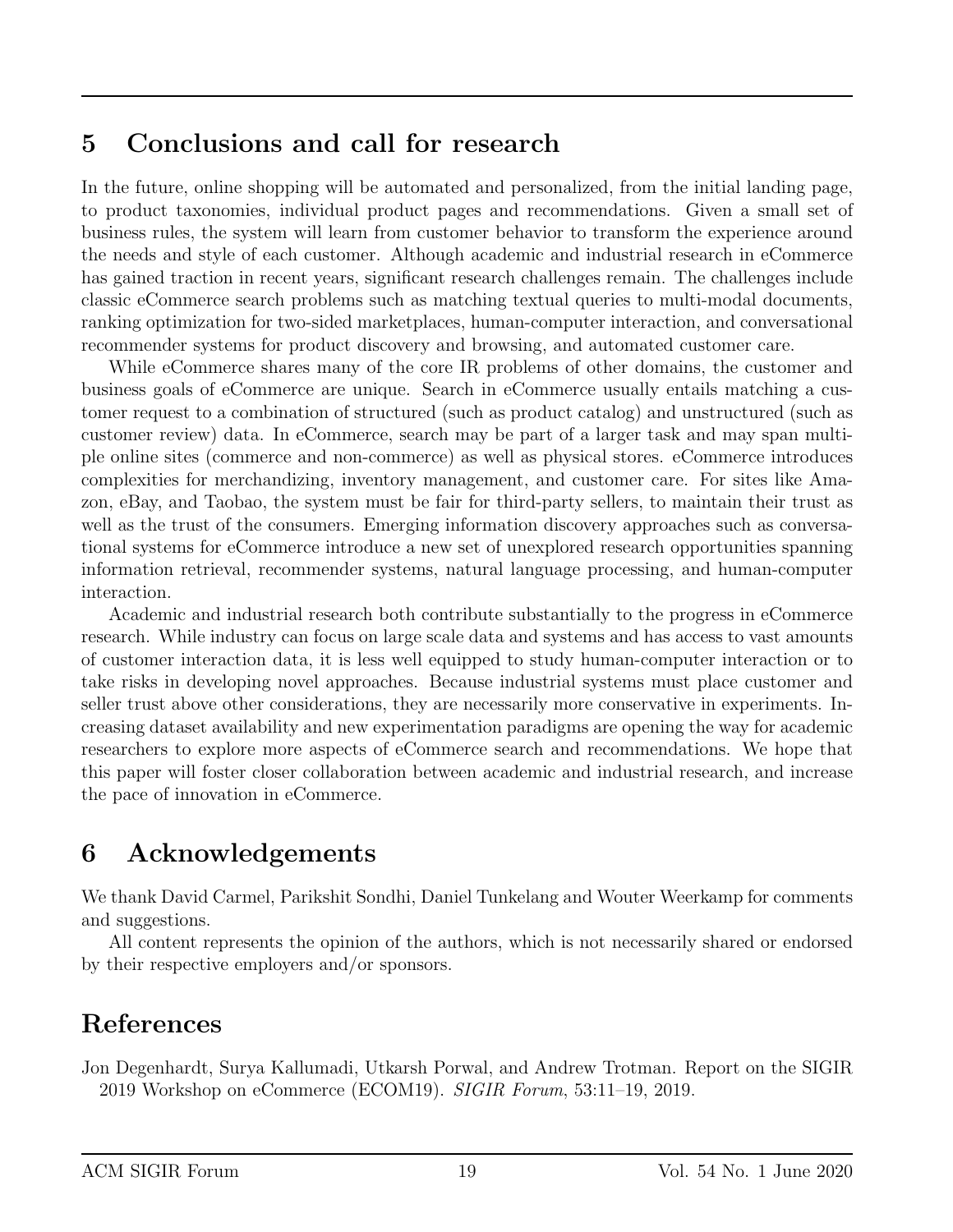- <span id="page-19-0"></span>U.S. Department of Commerce. Quarterly Retail E-Commerce Sales. [https://www.census.gov/](https://www.census.gov/retail/mrts/www/data/pdf/ec_current.pdf) [retail/mrts/www/data/pdf/ec\\_current.pdf](https://www.census.gov/retail/mrts/www/data/pdf/ec_current.pdf), 2017. Accessed May-2020.
- <span id="page-19-1"></span>Ning Su, Jiyin He, Yiqun Liu, Min Zhang, and Shaoping Ma. User Intent, Behaviour, and Perceived Satisfaction in Product Search. In WSDM, pages 547–555, 2018.
- <span id="page-19-2"></span>Parikshit Sondhi, Mohit Sharma, Pranam Kolari, and ChengXiang Zhai. A Taxonomy of Queries for E-Commerce Search. In SIGIR, pages 1245–1248. ACM, 2018.
- <span id="page-19-3"></span>Jennifer Rowley. Product Search in E-shopping: A Review and Research Propositions. Journal of Consumer Marketing, 17:20–35, 2000.
- <span id="page-19-4"></span>Andrei Broder. A Taxonomy of Web Search. *SIGIR Forum*, 36(2):3—10, September 2002.
- <span id="page-19-5"></span>Tom Blake, Chris Nosko, and Steve Tadelis. Returns to Consumer Search: Evidence from eBay. In Electronic Commerce, pages 531–545. ACM, 2016.
- <span id="page-19-6"></span>Corby Rosset, Chenyan Xiong, Xia Song, Daniel Campos, Nick Craswell, Saurabh Tiwary, and Paul Bennett. Leading Conversational Search by Suggesting Useful Questions. In The Web Conference, pages 1160–1170, 2020.
- <span id="page-19-7"></span>Daria Sorokina and Erick Cantu-Paz. Amazon Search: The Joy of Ranking Products. In SIGIR, pages 459–460. ACM, 2016.
- <span id="page-19-8"></span>Andrew Trotman, Jon Degenhardt, and Surya Kallumadi. The Architecture of eBay Search. In SIGIR Workshop on eCommerce, 2017.
- <span id="page-19-9"></span>Tefko Saracevic. RELEVANCE: A Review of and a Framework for the Thinking on the Notion in Information Science. Journal of the American Society for Information Science, 26(6):321–343, 1975.
- <span id="page-19-10"></span>Kira Radinsky, Krysta M. Svore, Susan T. Dumais, Milad Shokouhi, Jaime Teevan, Alex Bocharov, and Eric Horvitz. Behavioral Dynamics on the Web: Learning, Modeling, and Prediction. Transactions on Information Systems, 31(3):Article 16, 2013.
- <span id="page-19-11"></span>David Carmel, Elad Haramaty, Arnon Lazerson, Liane Lewin-Eytan, and Yoelle Maarek. Why Do People Buy Seemingly Irrelevant Items in Voice Product Search? On the Relation between Product Relevance and Customer Satisfaction in eCommerce. In WSDM, page 79–87. ACM, 2020a.
- <span id="page-19-12"></span>Christophe Van Gysel. Remedies against the Vocabulary Gap. PhD thesis, University of Amsterdam, 2017.
- <span id="page-19-13"></span>Alice Lee and Michael Chau. The Impact of Query Suggestion in E-Commerce Websites. In E-Life: Web-Enabled Convergence of Commerce, Work, and Social Life, pages 248–254, 2011.
- <span id="page-19-14"></span>Huanhuan Cao, Daxin Jiang, Jian Pei, Qi He, Zhen Liao, Enhong Chen, and Hang Li. Context-Aware Query Suggestion by Mining Click-through and Session Data. In SIGKDD, pages 875– 883. ACM, 2008.
- <span id="page-19-15"></span>Rodrygo L.T. Santos, Craig Macdonald, and Iadh Ounis. Exploiting Query Reformulations for Web Search Result Diversification. In WWW, pages 881–890, 2010.
- <span id="page-19-16"></span>Bijaya Adhikari, Parikshit Sondhi, Wenke Zhang, Mohit Sharma, and B. Aditya Prakash. Mining E-Commerce Query Relations Using Customer Interaction Networks. In The Web Conference, pages 1805–1814. ACM, 2018.
- <span id="page-19-17"></span>Saar Kuzi, Anna Shtok, and Oren Kurland. Query Expansion Using Word Embeddings. In CIKM, pages 1929–1932. ACM, 2016.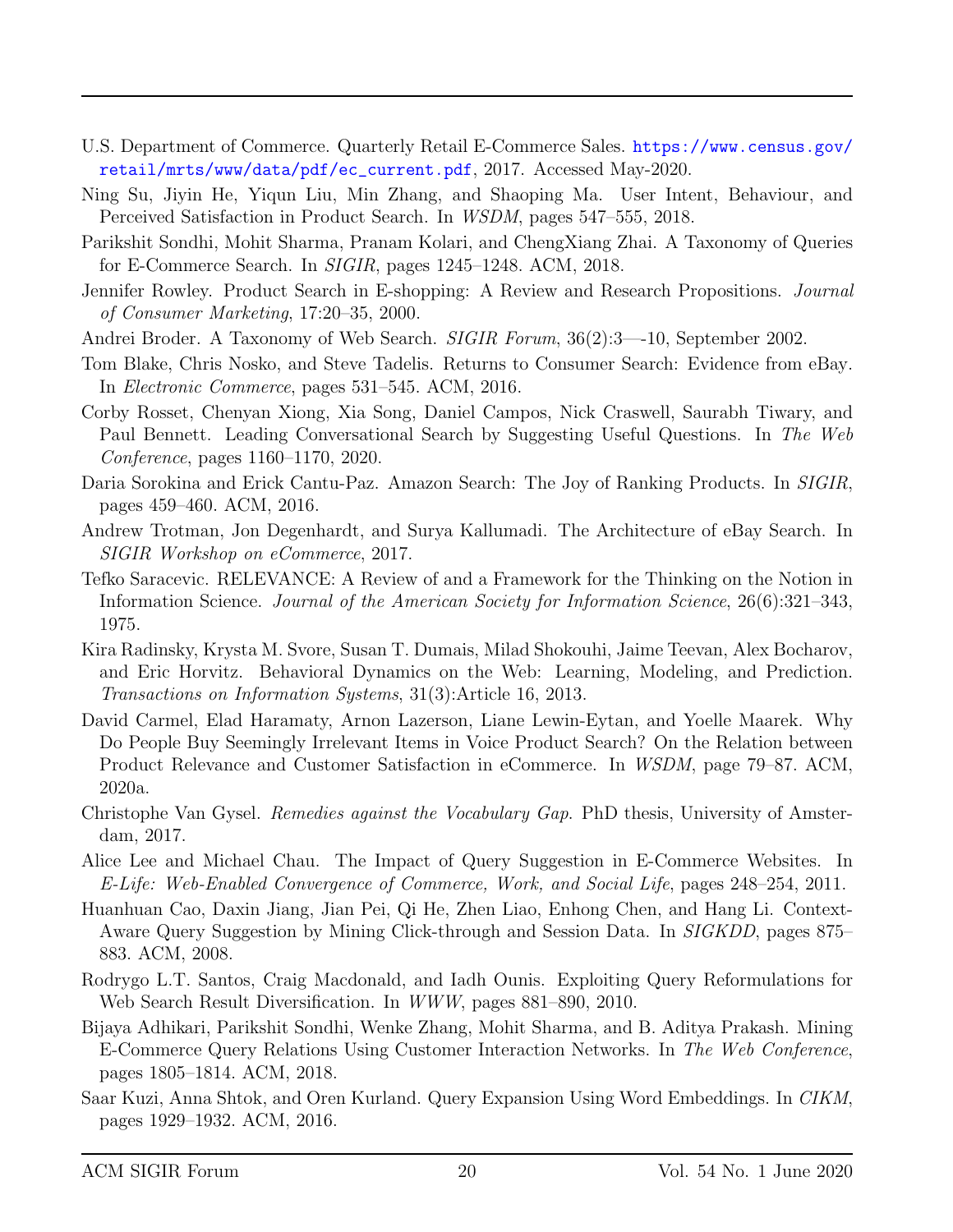- <span id="page-20-0"></span>Bram van den Akker, Ilya Markov, and Maarten de Rijke. ViTOR: Learning to Rank Webpages Based on Visual Features. In The Web Conference, pages 3279–3285. ACM, 2019.
- <span id="page-20-1"></span>Yujie Lin, Pengjie Ren, Zhumin Chen, Zhaochun Ren, Jun Ma, and Maarten de Rijke. Improving Outfit Recommendation with Co-Supervision of Fashion Generation. In The Web Conference, pages 1095–1105. ACM, 2019.
- <span id="page-20-2"></span>Xiao Li, Ye-Yi Wang, and Alex Acero. Learning Query Intent from Regularized Click Graphs. In SIGIR, pages 339—-346. ACM, 2008.
- <span id="page-20-3"></span>Ali Ahmadvand, Surya Kallumadi, Faizan Javed, and Eugene Agichtein. JointMap: Joint Query Intent Understanding for Modeling Intent Hierarchies in E-commerce Search. In SIGIR. ACM, 2020.
- <span id="page-20-4"></span>Zhongyuan Wang, Kejun Zhao, Haixun Wang, Xiaofeng Meng, and Ji-Rong Wen. Query Understanding through Knowledge-based Conceptualization. In IJCAI, pages 3264–3270, 2015.
- <span id="page-20-5"></span>Ricardo Baeza-Yates. Semantic Query Understanding. In SIGIR, page 1357. ACM, 2017.
- <span id="page-20-6"></span>Zhuyun Dai and Jamie Callan. Deeper Text Understanding for IR with Contextual Neural Language Modeling. In SIGIR, pages 985–988. ACM, 2019.
- <span id="page-20-7"></span>David Carmel, Elad Haramaty, Arnon Lazerson, and Liane Lewin-Eytan. Multi-Objective Ranking Optimization for Product Search Using Stochastic Label Aggregation. In The Web Conference, pages 373–383, 2020b.
- <span id="page-20-8"></span>Liangjie Hong and Mounia Lalmas. Tutorial on Online User Engagement: Metrics and Optimization. In The Web Conference, pages 1303–1305. ACM, 2019.
- <span id="page-20-9"></span>Manos Tsagkias, Wouter Weerkamp, and Maarten de Rijke. News Comments: Exploring, Modeling, and Online Prediction. In ECIR, pages 191–203. Springer, 2010.
- <span id="page-20-10"></span>Yujing Hu, Qing Da, Anxiang Zeng, Yang Yu, and Yinghui Xu. Reinforcement Learning to Rank in E-Commerce Search Engine: Formalization, Analysis, and Application. In KDD, pages 368–377. ACM, 2018.
- <span id="page-20-11"></span>Christophe Van Gysel, Maarten de Rijke, and Evangelos Kanoulas. Learning Latent Vector Spaces for Product Search. In CIKM, pages 165–174. ACM, 2016.
- <span id="page-20-12"></span>Shubhra Kanti Karmaker Santu, Parikshit Sondhi, and ChengXiang Zhai. On Application of Learning to Rank for E-Commerce Search. In SIGIR, pages 475–484. ACM, 2017.
- <span id="page-20-13"></span>Rolf Jagerman, Harrie Oosterhuis, and Maarten de Rijke. To Model or to Intervene: A Comparison of Counterfactual and Online Learning to Rank from User Interactions. In SIGIR, pages 15–24. ACM, July 2019.
- <span id="page-20-14"></span>David Carmel, Liane Lewin-Eytan, Alex Libov, Yoelle Maarek, and Ariel Raviv. Promoting Relevant Results in Time-Ranked Mail Search. In WWW, pages 1551–1559, 2017.
- <span id="page-20-15"></span>Na Dai, Milad Shokouhi, and Brian D Davison. Learning to Rank for Freshness and Relevance. In SIGIR, pages 95–104, 2011.
- <span id="page-20-16"></span>Stephen E Robertson. The Probability Ranking Principle in IR. Journal of Documentation, 33 (4):294–304, 1977.
- <span id="page-20-17"></span>Bhaskar Mitra and Nick Craswell. An Introduction to Neural Information Retrieval. Foundations and Trends <sup>R</sup> in Information Retrieval, 13(1):1–126, 2018.
- <span id="page-20-18"></span>Beste F. Yuksel, Penny Collisson, and Mary Czerwinski. Brains or Beauty: How to Engender Trust in User-Agent Interactions. ACM Transactions on Internet Technology, 17(1), 2017.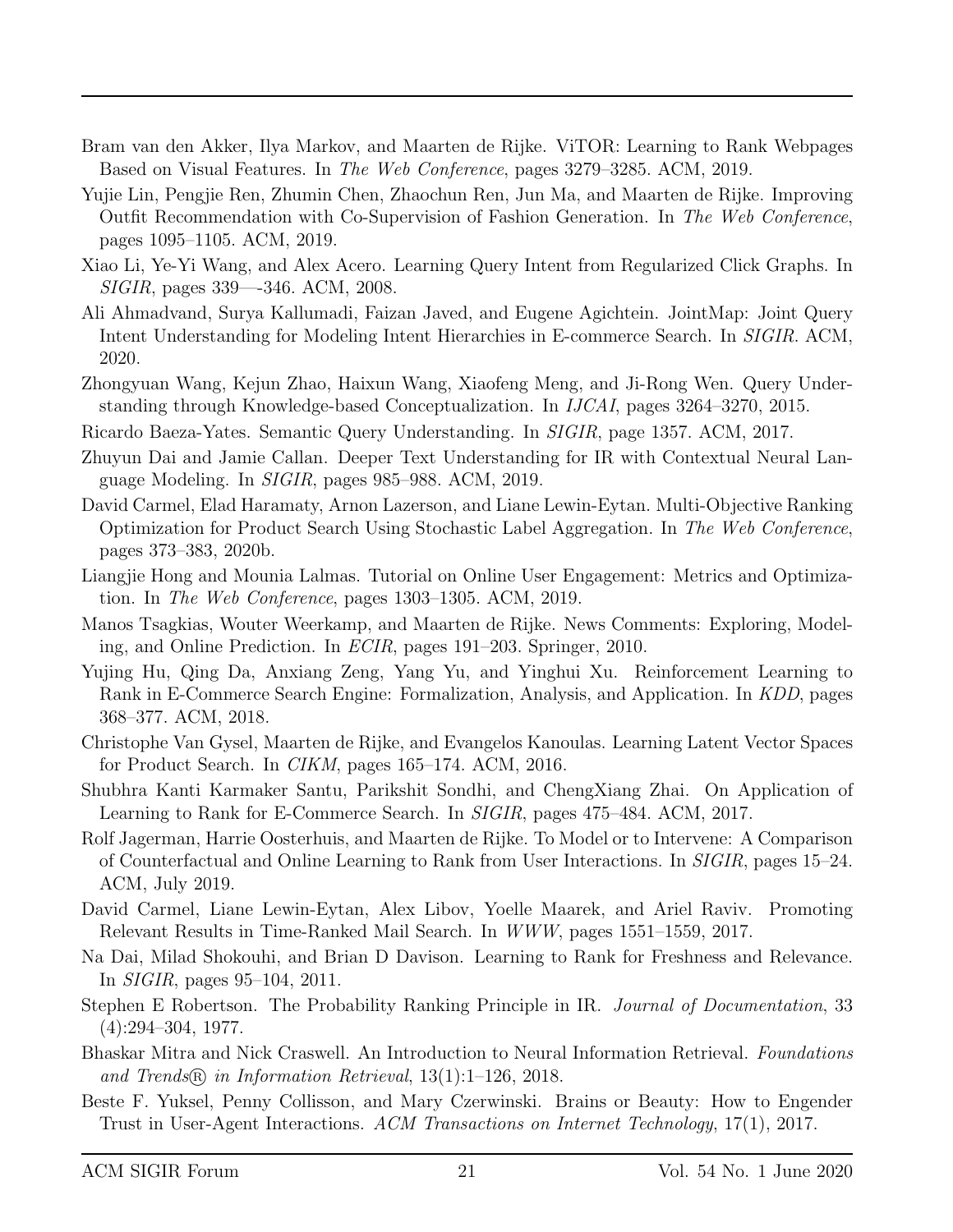- <span id="page-21-0"></span>Allen Goran, Giuseppe Riccardi, and Jeremy Wright. How May I Help You. Speech Communica $tions, 23(1-2):113-127, 1997.$
- <span id="page-21-1"></span>Allen Goran, Alicia Abella, Tirso Alonso, Giuseppe Riccardi, and Jeremy Wright. Automated Natural Spoken Dialog. Computer, 35:51–56, April 2002.
- <span id="page-21-2"></span>Marilyn Walker, Irene Langkilde, Jerry Wright, Allen Gorin, and Diane Litman. Learning to Predict Problematic Situations in a Spoken Dialogue System: Experiments with How May I Help You? In NAACL, pages 210–217. ACL, 2000.
- <span id="page-21-3"></span>Hamed Zamani, Susan Dumais, Nick Craswell, Paul Bennett, and Gord Lueck. Generating Clarifying Questions for Information Retrieval. In The Web Conference, pages 418–428. ACM, 2020.
- <span id="page-21-4"></span>Helia Hashemi, Hamed Zamani, and W. Bruce Croft. Neural Representation Learning for Clarification in Conversational Search. In SIGIR, 2020.
- <span id="page-21-5"></span>Konstantina Christakopoulou, Filip Radlinski, and Katja Hofmann. Towards Conversational Recommender Systems. In SIGKDD, pages 815–824. ACM, 2016.
- <span id="page-21-6"></span>Johanne R. Trippas, Damiano Spina, Lawrence Cavedon, and Mark Sanderson. How do People Interact in Conversational Speech-Only Search Tasks: A Preliminary Analysis. In CHIIR, pages 325–328. ACM, 2017.
- <span id="page-21-7"></span>Antoine Raux, Brian Langner, Dan Bohus, Alan W Black, and Maxine Eskénazi. Let's Go Public! Taking a Spoken Dialog System to the Real World. In *Ninth European Conference on Speech* Communication and Technology, pages 885–888, 2005.
- <span id="page-21-8"></span>Chen Qu, Liu Yang, W. Bruce Croft, Yongfeng Zhang, Johanne R. Trippas, and Minghui Qiu. User Intent Prediction in Information-Seeking Conversations. In CHIIR, pages 25–33. ACM, 2019.
- <span id="page-21-9"></span>Felipe Moraes, Jie Yang, Rongting Zhang, and Vanessa Murdock. The Role of Attributes in Product Quality Comparisons. In CHIIR, pages 253–262. ACM, 2020.
- <span id="page-21-10"></span>Damiano Spina, Johanne Trippas, Lawrence Cavedon, and Mark Sanderson. Extracting Audio Summaries to Support Effective Spoken Document Search. Journal of the Association for Information Science and Technology, 68(9):2101–2115, 2017.
- <span id="page-21-11"></span>Adam Roegiest, Aldo Lipani, Alex Beutel, Alexandra Olteanu, Ana Lucic, Ana-Andreea Stoica, Anubrata Das, Asia Biega, Bart Voorn, Claudia Hauff, Damiano Spina, David Lewis, Douglas W. Oard, Emine Yilmaz, Faegheh Hasibi, Gabriella Kazai, Graham McDonald, Hinda Haned, Iadh Ounis, Ilse van der Linden, Jean Garcia-Gathright, Joris Baan, Kamuela N. Lau, Krisztian Balog, Maarten de Rijke, Mahmoud Sayed, Maria Panteli, Mark Sanderson, Matthew Lease, Michael D. Ekstrand, Preethi Lahoti, and Toshihiro Kamishima. FACTS-IR: Fairness, Accountability, Confidentiality, Transparency, and Safety in Information Retrieval. SIGIR Forum, 53(2):20–43, December 2019.
- <span id="page-21-12"></span>Henriette Cramer, Jean Garcia-Gathright, Aaron Springer, and Sravana Reddy. Assessing and Addressing Algorithmic Bias in Practice. Interactions, 25(6):58—-63, October 2018.
- <span id="page-21-13"></span>Ashudeep Singh and Thorsten Joachims. Fairness of Exposure in Rankings. arXiv preprint arXiv:1802.07281, February 2018.
- <span id="page-21-14"></span>Dominik Kowald, Markus Schedl, and Elisabeth Lex. The Unfairness of Popularity Bias in Music Recommendation: A Reproducibility Study. In ECIR, pages 35–42. Springer, 2020.